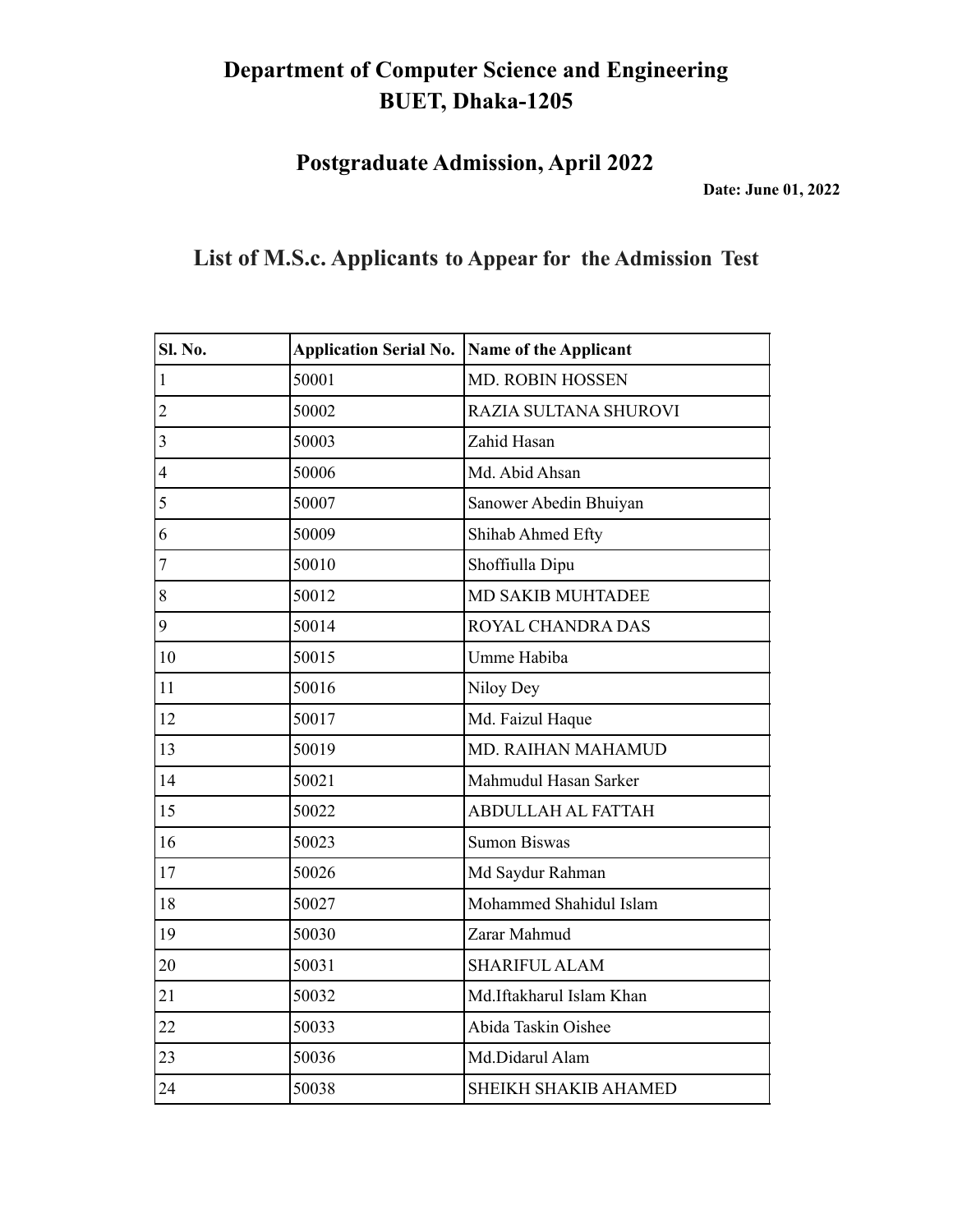**Postgraduate Admission, April 2022**

**Date: June 01, 2022**

| 25 | 50039 | Md. Fahim Ashhab                 |
|----|-------|----------------------------------|
| 26 | 50042 | Noyon Islam                      |
| 27 | 50043 | Fahmida Tasnim Lisa              |
| 28 | 50046 | MD. ZUBAYER HOSSAIN              |
| 29 | 50048 | <b>SUPARAN SHARMA</b>            |
| 30 | 50049 | <b>Thanvir Ahmad</b>             |
| 31 | 50052 | Muhammad Anwarul Azim            |
| 32 | 50054 | Abu Nayem                        |
| 33 | 50055 | Md. Sayedur Rahman               |
| 34 | 50056 | Maruf Hasan                      |
| 35 | 50057 | Muhammad Mahbub Hasan Rony       |
| 36 | 50058 | Muhammad Mahatab Uddin Chowdhury |
| 37 | 50059 | <b>ISHRAT JAHAN YRA</b>          |
| 38 | 50061 | Md. Mustaqim Abrar               |
| 39 | 50063 | Nazrul Islam                     |
| 40 | 50066 | Sahriar Nur Nahin                |
| 41 | 50067 | Talha Bin Abdul Hai              |
| 42 | 50068 | MD. ABDULLAH AL MAMUN            |
| 43 | 50069 | Aroni Rani Mondal Nishi          |
| 44 | 50070 | Joy Paul                         |
| 45 | 50071 | Md. Shanewaz Akib                |
| 46 | 50072 | Omer Fahim Fatemi                |
| 47 | 50075 | Md Ashrafuzzaman                 |
| 48 | 50077 | <b>MD. ALOMGIR HOSEN</b>         |
| 49 | 50078 | Nusrat Jahan                     |
| 50 | 50082 | <b>MD. ARIF KHAN</b>             |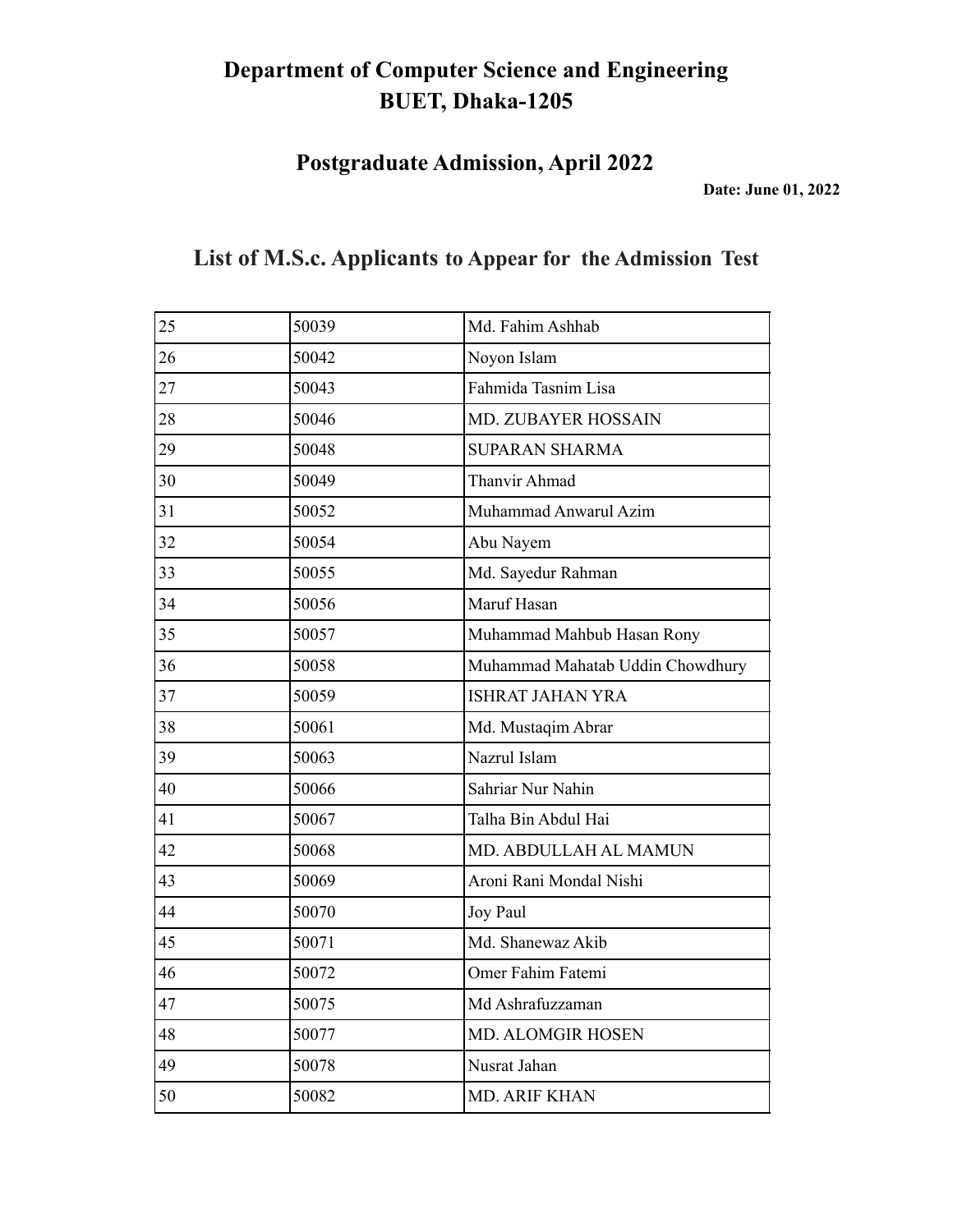**Postgraduate Admission, April 2022**

**Date: June 01, 2022**

| 51 | 50084 | <b>ARIFUL ISLAM</b>         |
|----|-------|-----------------------------|
| 52 | 50085 | Talukdhar Md. Sultan Mahmud |
| 53 | 50087 | Nafisa Tabassum             |
| 54 | 50088 | Md. Mahedi Hasan Anik       |
| 55 | 50089 | Md. Ismail                  |
| 56 | 50090 | Mehedi Hasan Sami           |
| 57 | 50091 | Rafiqul Islam Munna         |
| 58 | 50093 | MD. ZAHID SHEIKH            |
| 59 | 50098 | Haraprosad Biswas           |
| 60 | 50100 | Md. Emran Miah              |
| 61 | 50102 | Khaled Redwan               |
| 62 | 50104 | Nafis Bin Reza              |
| 63 | 50107 | Mir Aminul Haque            |
| 64 | 50109 | Md. Nahid Hasan             |
| 65 | 50111 | Redwan Rifat Fahim          |
| 66 | 50112 | <b>ABABIL ISLAM UDOY</b>    |
| 67 | 50114 | A. B. M. Nazibullah         |
| 68 | 50116 | ASMA ZAMAN KHADIZA          |
| 69 | 50118 | Md Eayashen                 |
| 70 | 50119 | Hasibul Kabir               |
| 71 | 50120 | Nayem Faisal                |
| 72 | 50121 | MD. ARIFUL ISLAM            |
| 73 | 50124 | Md Nazmul Alam Bhuiyan      |
| 74 | 50126 | Farhana Mim                 |
| 75 | 50127 | Hussnin Binte Hamid Dutty   |
| 76 | 50128 | Sinha Islam                 |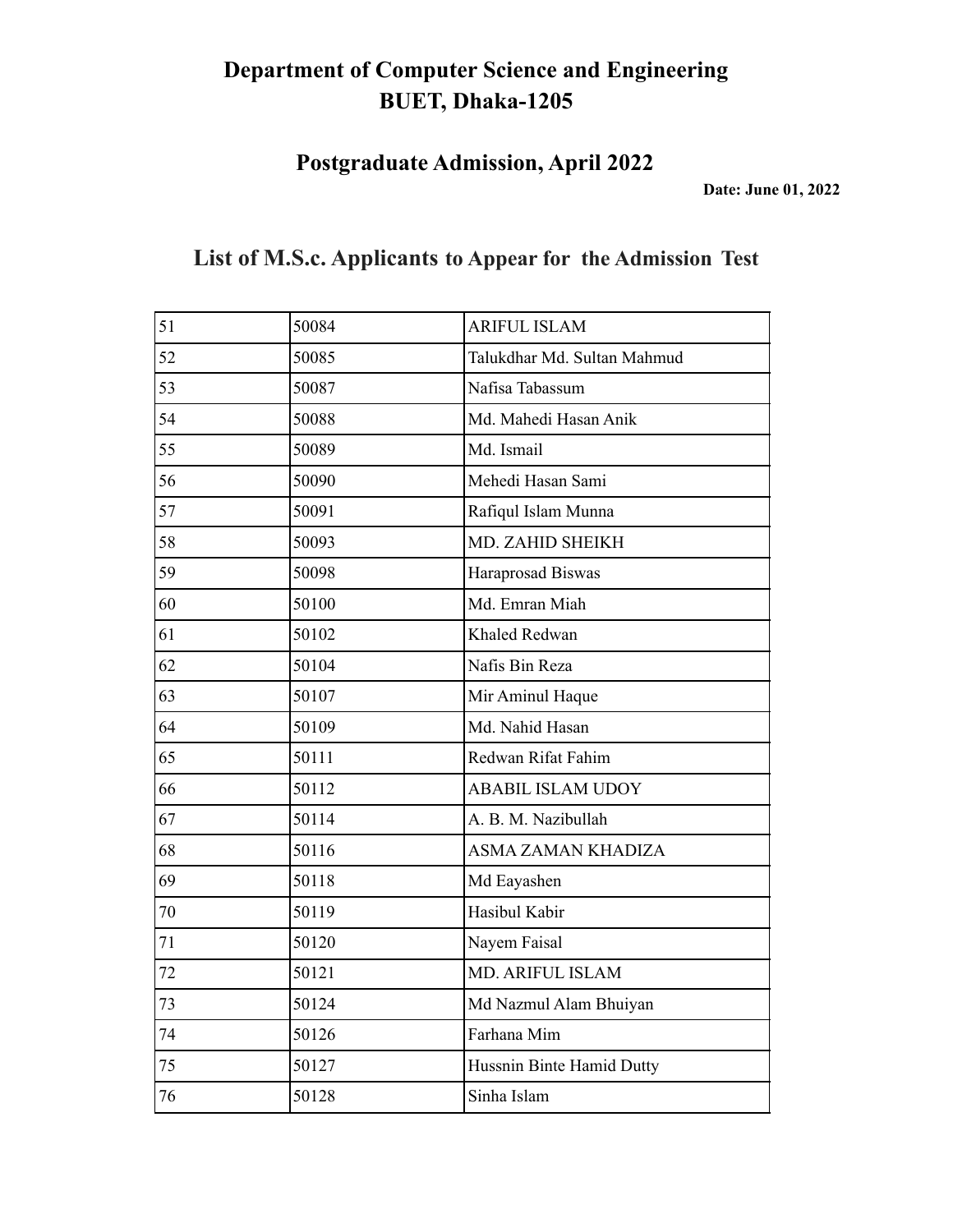**Postgraduate Admission, April 2022**

**Date: June 01, 2022**

| 77  | 50131 | Md. Riazul Alam             |
|-----|-------|-----------------------------|
| 78  | 50132 | Nishat Jahan Nishi          |
| 79  | 50133 | Rakibul Hassan              |
| 80  | 50134 | KAZI MINHAZUL ISLAM         |
| 81  | 50135 | <b>Tashreef Muhammad</b>    |
| 82  | 50136 | MD. ABID HASSAN MITUL       |
| 83  | 50137 | Wajida Anwar Asha           |
| 84  | 50141 | Md. Saiful Islam            |
| 85  | 50143 | Md. Mushahidul Islam Shamim |
| 86  | 50144 | Shabbir Ahmed               |
| 87  | 50146 | Md Abu Hanife Nayem         |
| 88  | 50149 | MD. SANIUR RAHMAN SAKIB     |
| 89  | 50150 | Rizwan Shaikh               |
| 90  | 50151 | Md. Raihan Uddin            |
| 91  | 50154 | Md. Ehsanul Islam Khan      |
| 92  | 50159 | Sabbir Ahmed Saqlain        |
| 93  | 50160 | Navid Bin Mahamud           |
| 94  | 50162 | Ayesha Siddika Suchi        |
| 95  | 50164 | Sabbasachi Saha             |
| 96  | 50167 | Md Shariar Hossain          |
| 97  | 50168 | Nafees Siddique             |
| 98  | 50169 | Md Rhihan                   |
| 99  | 50171 | Israt Jahan Tolee           |
| 100 | 50172 | <b>MD. ARAFAT ISLAM</b>     |
| 101 | 50174 | Maliha Nawar                |
| 102 | 50175 | Abu Toha Md Faisal          |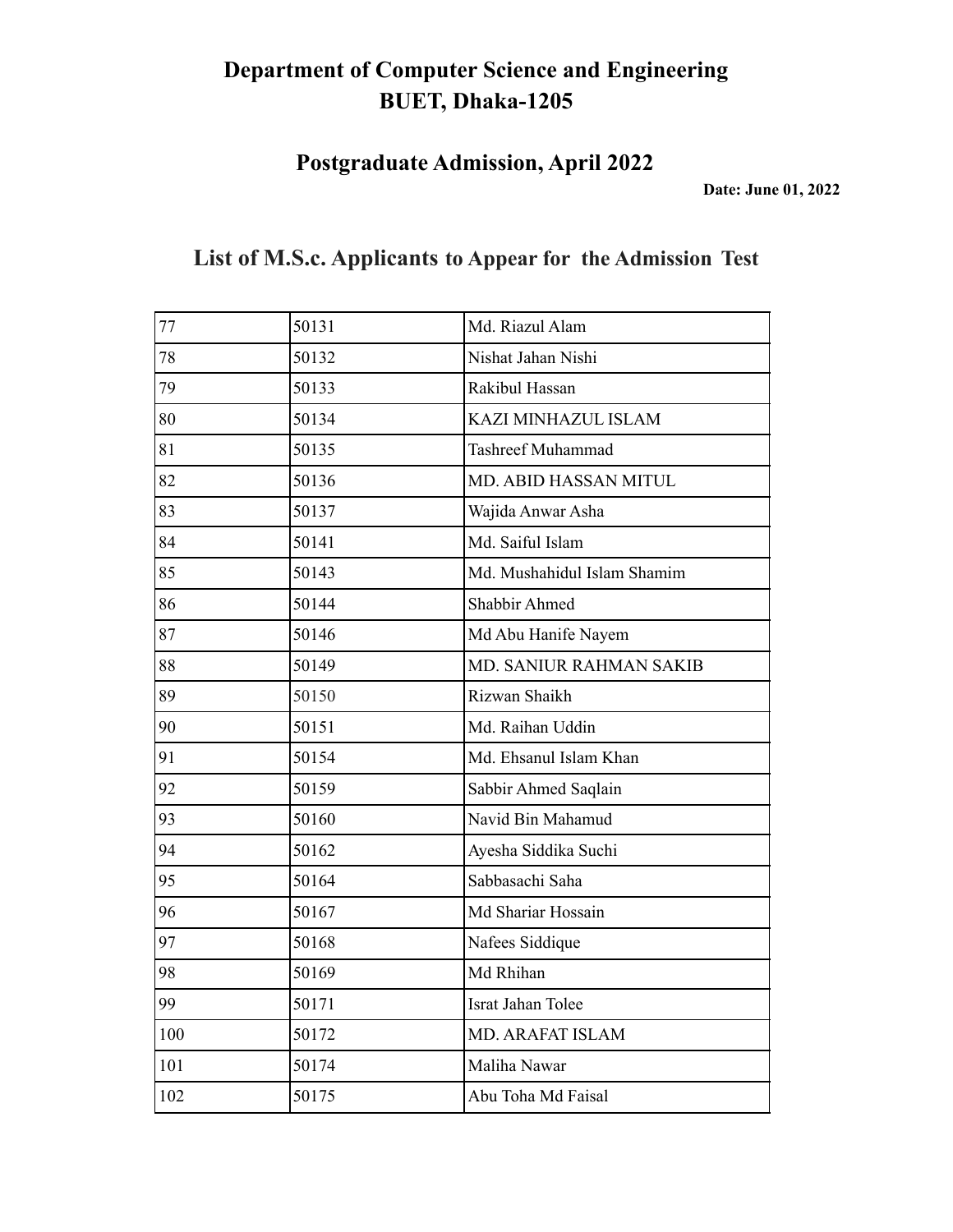**Postgraduate Admission, April 2022**

**Date: June 01, 2022**

| 103 | 50177 | Shafayat Hossain            |
|-----|-------|-----------------------------|
| 104 | 50179 | Moinoddeen Quader Al Arabi  |
| 105 | 50182 | M. Atique Faisal Rafi       |
| 106 | 50183 | <b>MASHRUR UDDIN AHMED</b>  |
| 107 | 50184 | Md.Mahmodul Hassan          |
| 108 | 50185 | Md. Zahid Fesabelilla       |
| 109 | 50186 | Shafkat Bin Shihab          |
| 110 | 50187 | <b>FARIA TASNIM</b>         |
| 111 | 50189 | A. S. M. Sabiqul Hassan     |
| 112 | 50190 | Md Newaz                    |
| 113 | 50192 | Asma Jahan                  |
| 114 | 50193 | MD ROKIBUL ISLAM            |
| 115 | 50195 | <b>JUBAIR AHMED JUNJUN</b>  |
| 116 | 50197 | Raihan Sikdar               |
| 117 | 50200 | Masudul Haque Omar          |
| 118 | 50201 | Afnanul Hassan              |
| 119 | 50202 | Farhan Hasib                |
| 120 | 50203 | Tanjila Rahman              |
| 121 | 50204 | <b>TANVINUR RAHMAN SIAM</b> |
| 122 | 50209 | Tasnia Sharmin              |
| 123 | 50212 | Himon Thakur                |
| 124 | 50214 | Jarin Farhad                |
| 125 | 50215 | Mahmudul Hasan              |
| 126 | 50216 | Mohammad Ishaque            |
| 127 | 50217 | Robin Khan                  |
| 128 | 50219 | <b>Tithi Ghosh</b>          |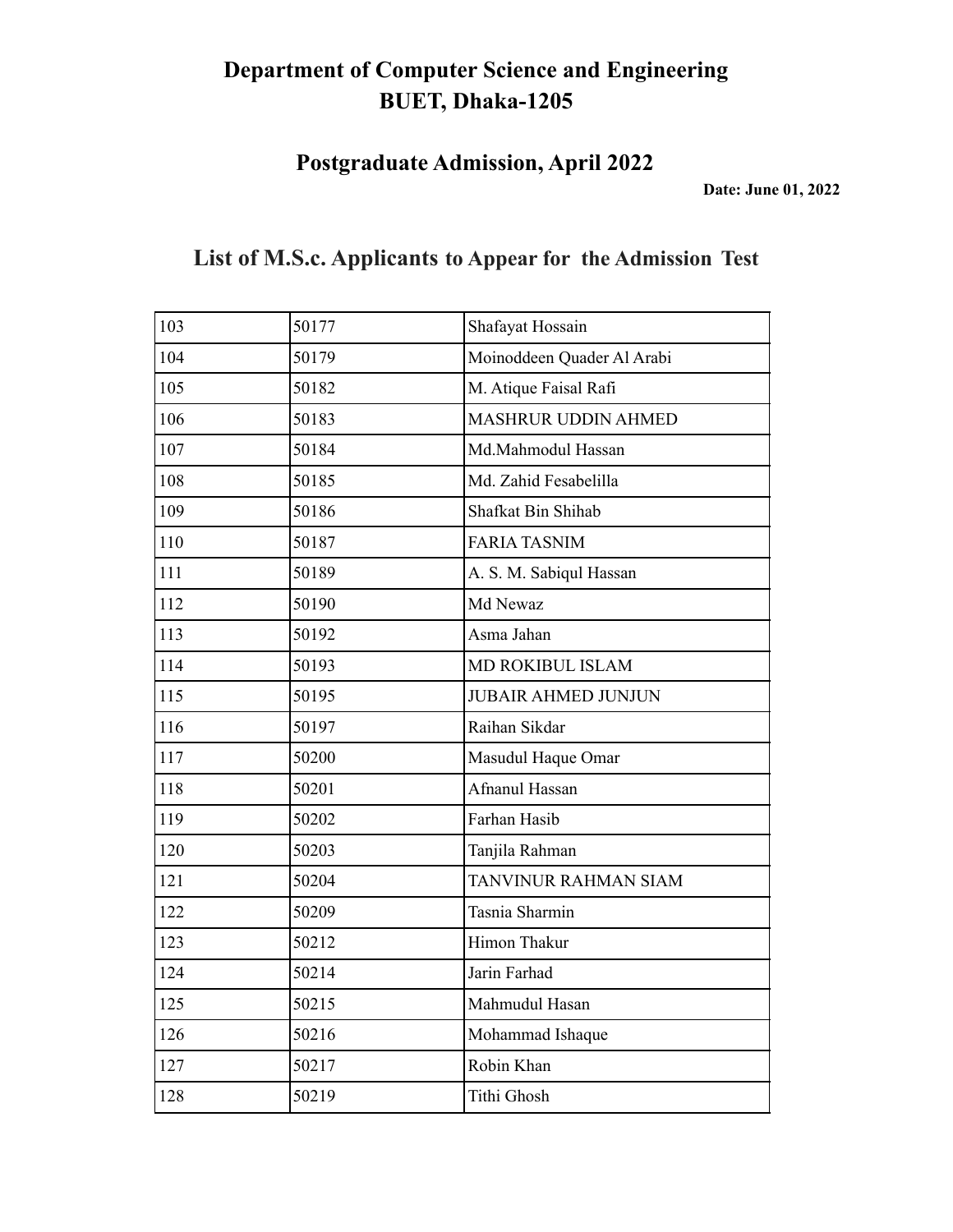**Postgraduate Admission, April 2022**

**Date: June 01, 2022**

| 129 | 50220 | Mohammad Intisarul Islam         |
|-----|-------|----------------------------------|
| 130 | 50221 | Md.Towsif Abir                   |
| 131 | 50222 | <b>BEAUTY BANU</b>               |
| 132 | 50223 | <b>MD SHADMAN WASIF</b>          |
| 133 | 50224 | Abdullah Al Maruf                |
| 134 | 50225 | Md. Saifullah                    |
| 135 | 50226 | <b>SHEIKH MERINA NAZNIN</b>      |
| 136 | 50229 | Arifa Akter                      |
| 137 | 50232 | MD. Shafayet Hossain Miah Shohan |
| 138 | 50235 | Ifath Ara                        |
| 139 | 50236 | <b>Istinub Azad</b>              |
| 140 | 50237 | Sumaiya Afsara Nadia             |
| 141 | 50238 | Arpita Roy                       |
| 142 | 50239 | MD. SAIDUR RAHMAN                |
| 143 | 50241 | Tasnim Mostari                   |
| 144 | 50242 | Md Nasirujjaman                  |
| 145 | 50244 | Dewan Tanjil Hossain             |
| 146 | 50246 | Anika Bintee Aftab               |
| 147 | 50247 | Nur Meharuma Chowdhury           |
| 148 | 50250 | Abdullah Bin Safi                |
| 149 | 50251 | Tamanna Hiader                   |
| 150 | 50252 | Puja Chowdhury                   |
| 151 | 50253 | Mohammad Marufur Rahman          |
| 152 | 50257 | Halima Mowla                     |
| 153 | 50258 | MD. MUHYMINUL HAQUE              |
| 154 | 50261 | <b>Rahat Ahmed Talukder</b>      |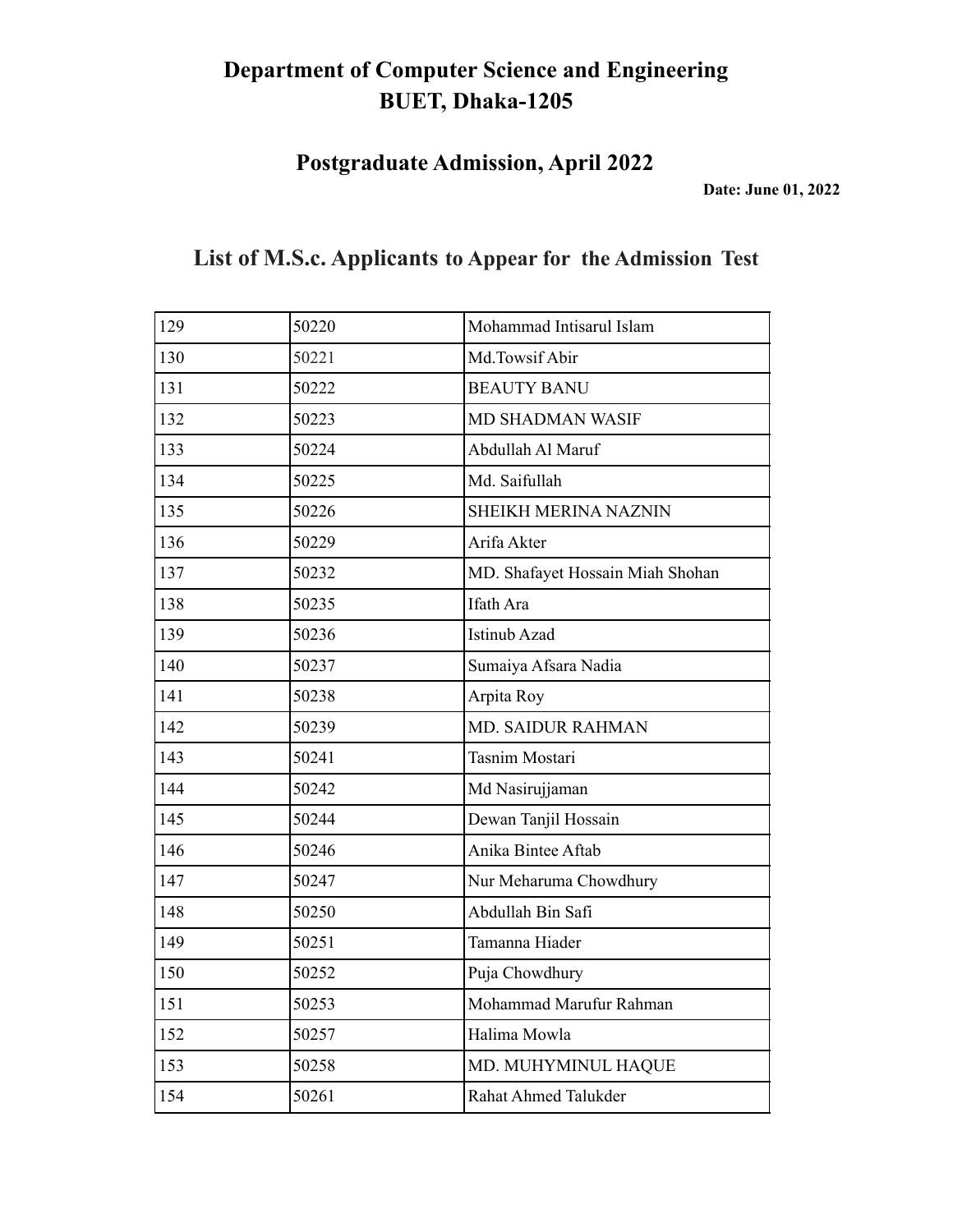**Postgraduate Admission, April 2022**

**Date: June 01, 2022**

|  |  |  | List of M.S.c. Applicants to Appear for the Admission Test |  |
|--|--|--|------------------------------------------------------------|--|
|--|--|--|------------------------------------------------------------|--|

| 50262 | Muhammad Ibrahim           |
|-------|----------------------------|
| 50263 | <b>ZAHID HOSSAIN</b>       |
| 50264 | <b>MD.TALHA JUBAYER</b>    |
| 50265 | Md. Shahinuzzaman Sabuj    |
| 50266 | <b>Ahmed Rifat</b>         |
| 50268 | ABDULLAH-ALL-NOMAN BHUIYAN |
| 50270 | <b>MONIRUL ISLAM</b>       |
| 50272 | <b>JAYNAB SULTANA</b>      |
| 50274 | <b>TAREQ HASAN</b>         |
| 50275 | Anika Hossain Bristy       |
| 50276 | Abdulla al mamun           |
| 50277 | Mourary Roy Saurav         |
|       | <b>ABM KAMRUL AHASAN</b>   |
|       | <b>MAJUMDER</b>            |
| 50280 | Md. Sezan Mahmud Saikat    |
| 50281 | Abdul Muquit               |
| 50283 | Mst. Abida Sultana         |
| 50285 | Aminul Islam               |
| 50286 | <b>Tanvir Ahmed</b>        |
| 50287 | Md. Sujon Mia              |
| 50290 | MD SHOHIDUL ISLAM REDOY    |
| 50291 | MD.LEHADUJJAMAN            |
| 50292 | K.B.M. Arak Ayman Labnan   |
| 50293 | D.M. Asadujjaman           |
| 50294 | <b>SUDEEPTA SAHA</b>       |
| 50295 | Rubyet Hossain             |
|       | 50279                      |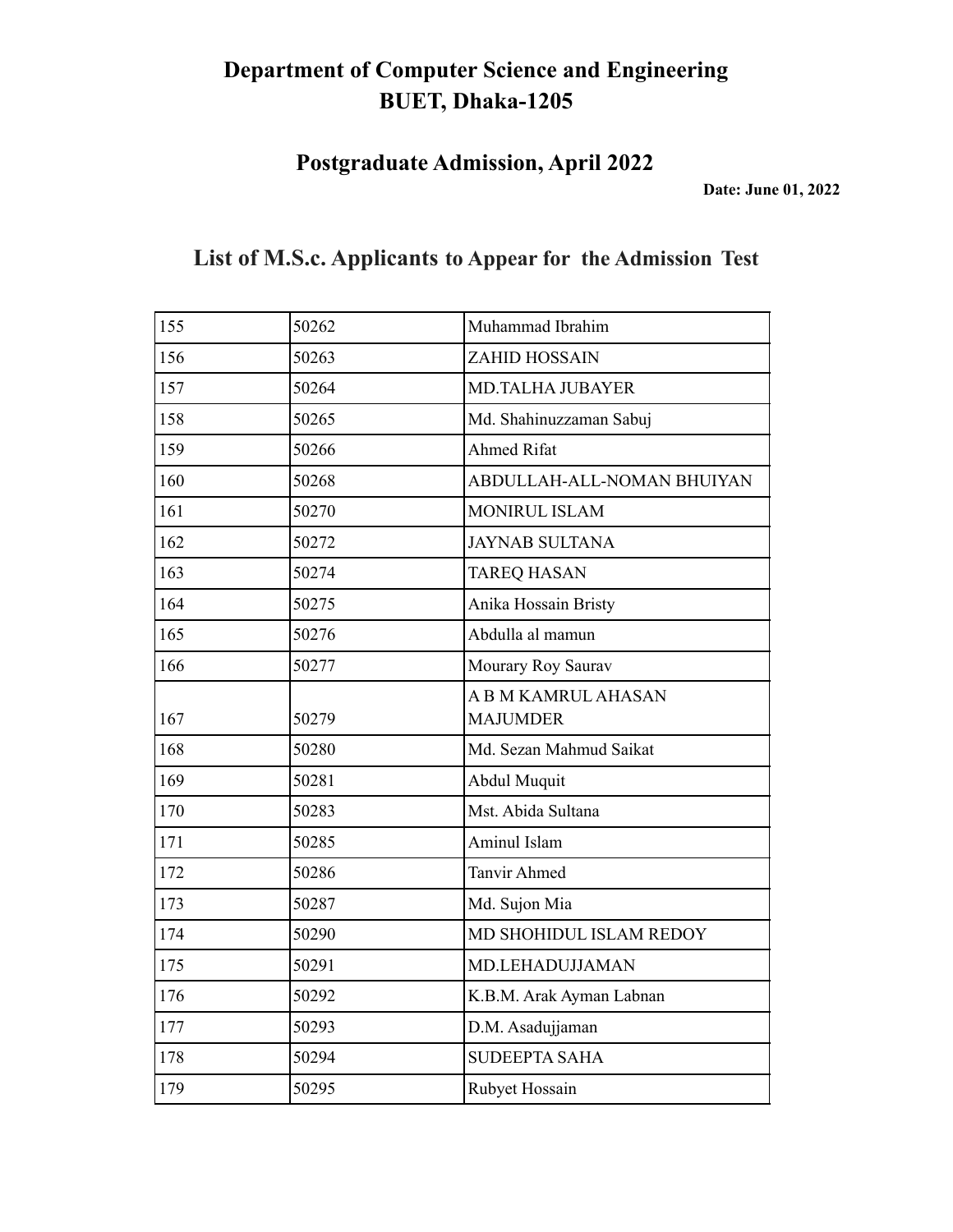**Postgraduate Admission, April 2022**

**Date: June 01, 2022**

| 180 | 50296 | Kayser Ahmed               |
|-----|-------|----------------------------|
| 181 | 50298 | Md. Toukir Ahmed Mehedi    |
| 182 | 50299 | Anika Tahsin Tina          |
| 183 | 50301 | Nahid Hasan                |
| 184 | 50302 | <b>REZANUR RAIHAN TOPU</b> |
| 185 | 50303 | Kowshik Chakraborty        |
| 186 | 50304 | MD.Abu Sufian              |
| 187 | 50307 | Nishat Anjum Lea           |
| 188 | 50308 | Md.Shahim Uddin Saba       |
| 189 | 50309 | <b>MASHUKUL MAHMUD</b>     |
| 190 | 50310 | <b>MAHMUDUL ISLAM</b>      |
| 191 | 50312 | Rejone-E-Rasul Redoy       |
| 192 | 50313 | Nowshin Rumali Tisha       |
| 193 | 50314 | <b>RAHIM HOSSAIN</b>       |
| 194 | 50315 | Md. Golam Rabbani          |
| 195 | 50316 | Md. Robiul Islam Tufan     |
| 196 | 50317 | Habiba Sultana             |
| 197 | 50320 | Rusmita Halim Chaity       |
| 198 | 50321 | <b>SANJIDA AKHTAR</b>      |
| 199 | 50322 | Sadia Afrin Purba          |
| 200 | 50323 | D.M Jahidul Islam          |
| 201 | 50324 | Labannya Barua             |
| 202 | 50325 | Fariha Elahee              |
| 203 | 50326 | Tamanna Islam Khan Tithi   |
| 204 | 50327 | Rahul Mohoto               |
| 205 | 50331 | Md. Kawsar Hossain         |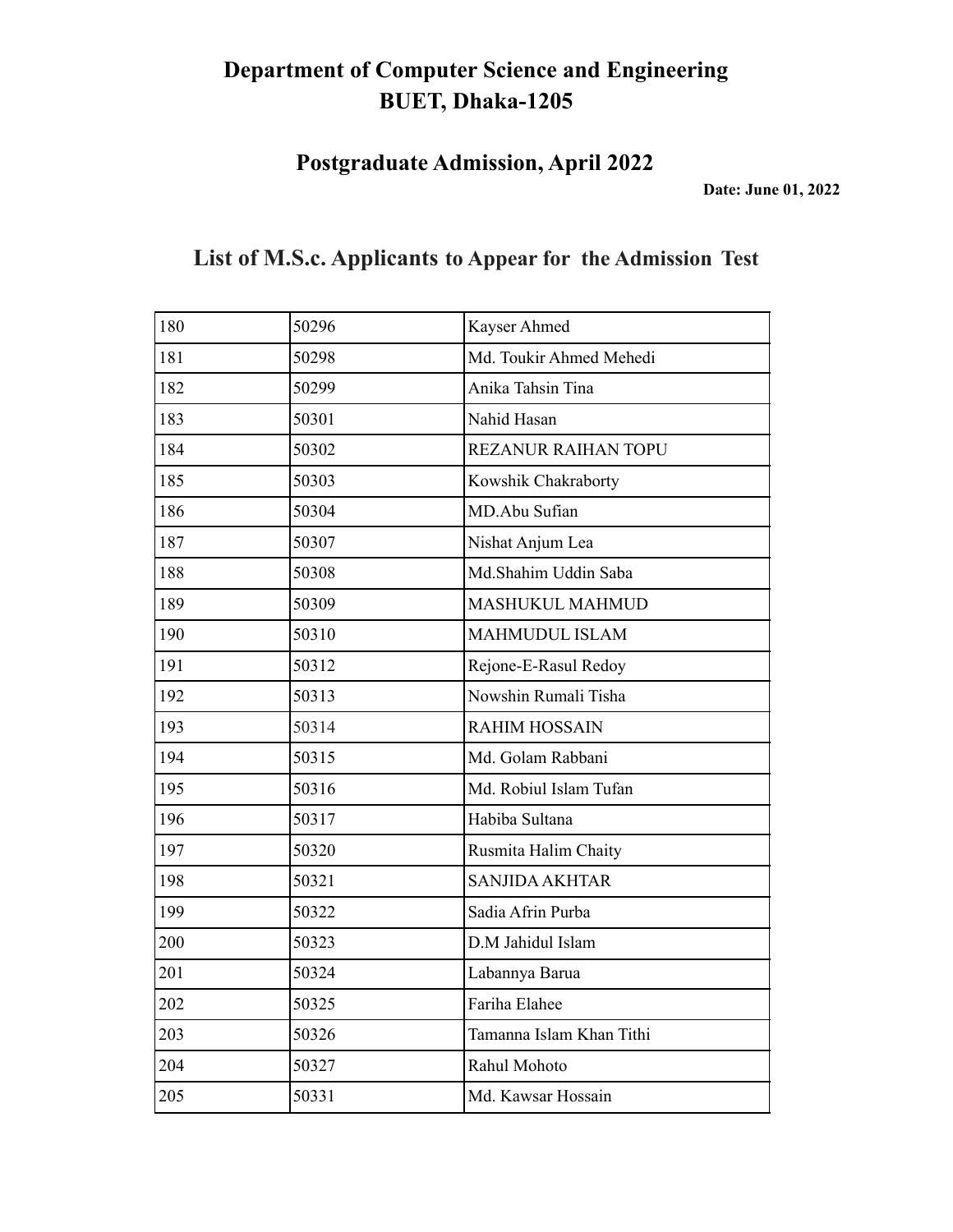**Postgraduate Admission, April 2022**

**Date: June 01, 2022**

| 206 | 50333 | Tahmidul Islam                    |
|-----|-------|-----------------------------------|
| 207 | 50334 | Sanzana Karim Lora                |
| 208 | 50336 | Khatuna Jannat                    |
| 209 | 50337 | Sandip Sarkar                     |
| 210 | 50341 | Md. Golam Sarowar                 |
| 211 | 50342 | Sadia Farzana                     |
| 212 | 50343 | <b>MURSHIDA KHATUN</b>            |
| 213 | 50344 | Fahmida Tahmin                    |
| 214 | 50347 | Md. Nahin Shahriar Nadid Talukder |
| 215 | 50348 | Md. Ashik Talukder                |
| 216 | 50349 | MD. RAKIB BABU                    |
| 217 | 50350 | Mohammad Tawhid Gias              |
| 218 | 50351 | Md. Zahidul Islam                 |
| 219 | 50352 | Shbiruzzaman Shiam                |
| 220 | 50353 | Adittya Chakraborty               |
| 221 | 50354 | Ashiqur Rahman                    |
| 222 | 50355 | Sinthia Tabassum                  |
| 223 | 50357 | Salauddin Rubel                   |
| 224 | 50358 | Mohammad Monir Uddin              |
| 225 | 50361 | Faquro Uddin Refat                |
| 226 | 50364 | Md. Toukirul Hassan               |
| 227 | 50368 | Md. Shifatul Ahsan Apurba         |
| 228 | 50369 | Md.Mominul Islam                  |
| 229 | 50370 | Sadia Yeasmin                     |
| 230 | 50371 | Abhishek Roy                      |
| 231 | 50372 | Mohammad Mozammel Hossin Chooton  |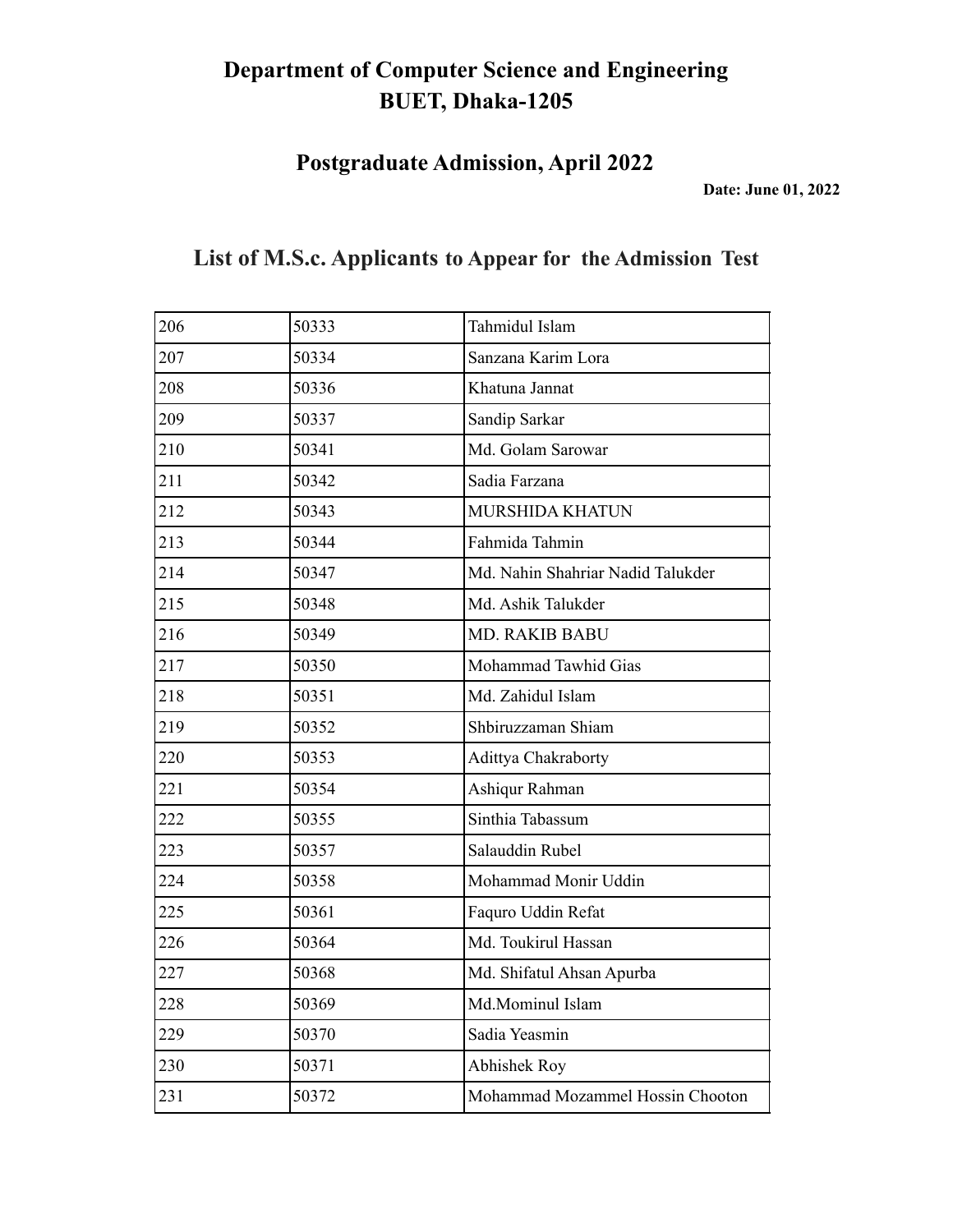**Postgraduate Admission, April 2022**

**Date: June 01, 2022**

| 232 | 50373 | Md.Motahar Hossain        |
|-----|-------|---------------------------|
| 233 | 50375 | Mst Sujjada Jabin         |
| 234 | 50376 | <b>UMMA KHADIZA</b>       |
| 235 | 50378 | Saidul Islam Rajib        |
| 236 | 50379 | Zarin Tasnim Shejuti      |
| 237 | 50381 | <b>SHIFAT ISLAM</b>       |
| 238 | 50382 | Md Tarikul Islam          |
| 239 | 50384 | Md. Shazid Bin Mahbub     |
| 240 | 50385 | Md. Abdul Alim            |
| 241 | 50386 | <b>SAMIA SAL SABIL</b>    |
| 242 | 50388 | Jannatun Nayim Shoisob    |
| 243 | 50390 | <b>MAHIR FAYSAL SAKIB</b> |
| 244 | 50392 | Khandakar Md Nasif Sobhan |
| 245 | 50393 | Jakia Akter Jolly         |
| 246 | 50395 | Md. Rajibul Palas         |
| 247 | 50397 | Mahmudur Rahman           |
| 248 | 50398 | Boby Nasrin Sultana       |
| 249 | 50399 | Sumsunnahar Pritty        |
| 250 | 50401 | Mst. Konika Khatun        |
| 251 | 50402 | <b>MD HASIBUR RAHAMAN</b> |
| 252 | 50404 | Iqbal Ahmed Jhimel        |
| 253 | 50406 | Md Imran Hossain          |
| 254 | 50409 | Sohag Ahammad             |
| 255 | 50410 | Md. Shahadat Hossen       |
| 256 | 50411 | K M TARIKUL ISLAM         |
| 257 | 50412 | Mirza Tairin Tarique      |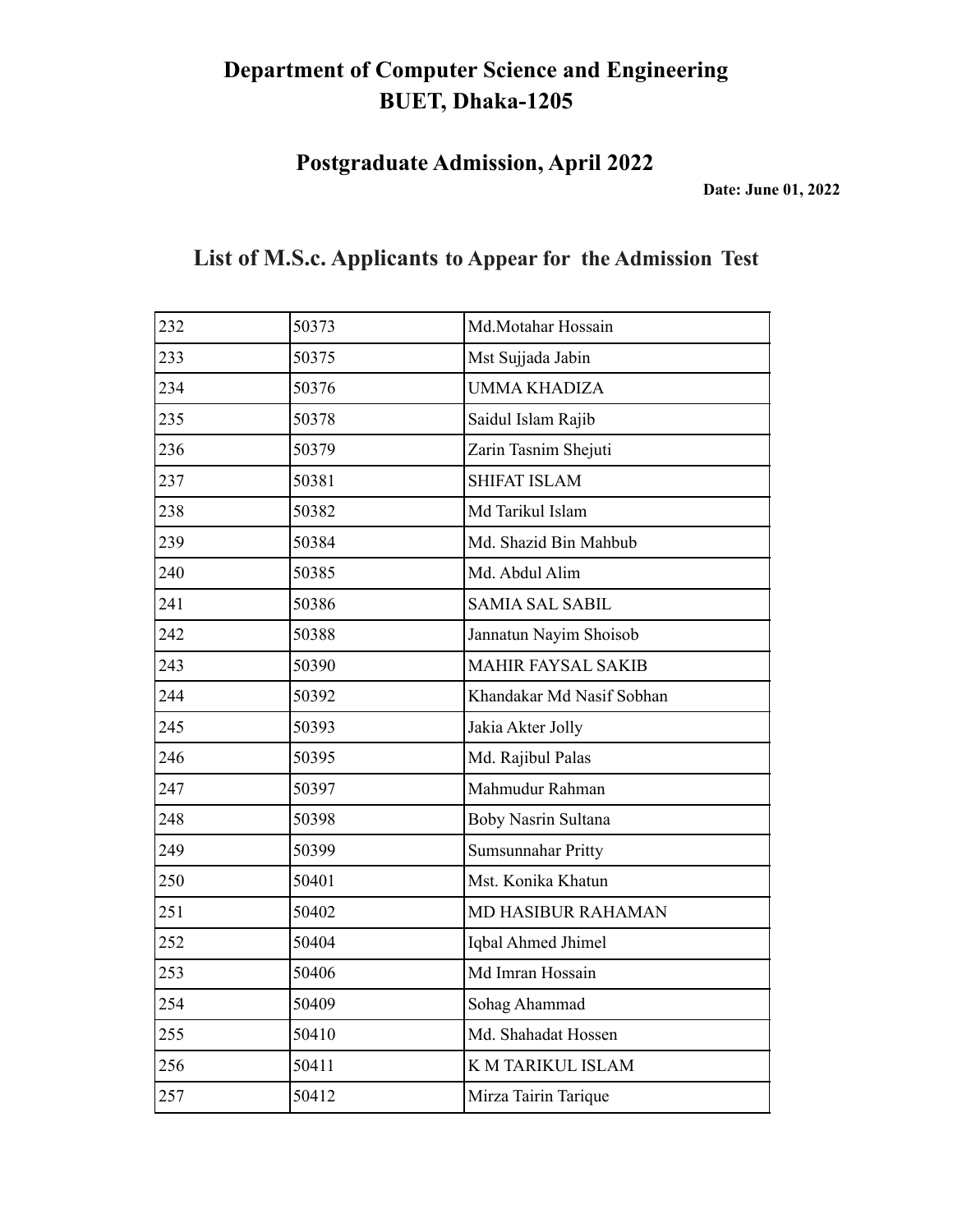**Postgraduate Admission, April 2022**

**Date: June 01, 2022**

| 258 | 50413 | Tasnuva Zaman            |
|-----|-------|--------------------------|
| 259 | 50414 | MD. MUKTAR HOSSAIN       |
| 260 | 50418 | S.M. Tasfik Us Salahin   |
| 261 | 50419 | Sharmin Akter Bithi      |
| 262 | 50420 | Delower hossain          |
| 263 | 50421 | Md. Emon Islam Rabbi     |
| 264 | 50422 | <b>MEHEDI HASSAN</b>     |
| 265 | 50424 | Jakia Akhter             |
| 266 | 50425 | Istiaque Mahafuz         |
| 267 | 50427 | <b>SUMIT ADHIKARY</b>    |
| 268 | 50428 | <b>ARPITA RANI DEY</b>   |
| 269 | 50430 | Afsana Akter             |
| 270 | 50434 | <b>MD OBAIDUR RAHMAN</b> |
| 271 | 50435 | Syfur Rahaman Shohag     |
| 272 | 50436 | Nakib Uddin Ahmed        |
| 273 | 50437 | MD. RAJU AHMED           |
| 274 | 50438 | Rakibuzzaman             |
| 275 | 50440 | <b>KAZI YASIN ARAFAT</b> |
| 276 | 50441 | <b>MD. ABUL BASHAR</b>   |
| 277 | 50442 | MD. LIKSON ALI           |
| 278 | 50447 | Sakib Ahmad Siddiquee    |
| 279 | 50448 | MD. IMTAJUL ISLAM        |
| 280 | 50449 | <b>Towkir Ahmed</b>      |
| 281 | 50450 | MD. SHAZZADUL ISLAM      |
| 282 | 50452 | Nafisa Tabassum          |
| 283 | 50454 | Md. Maruf Sikder         |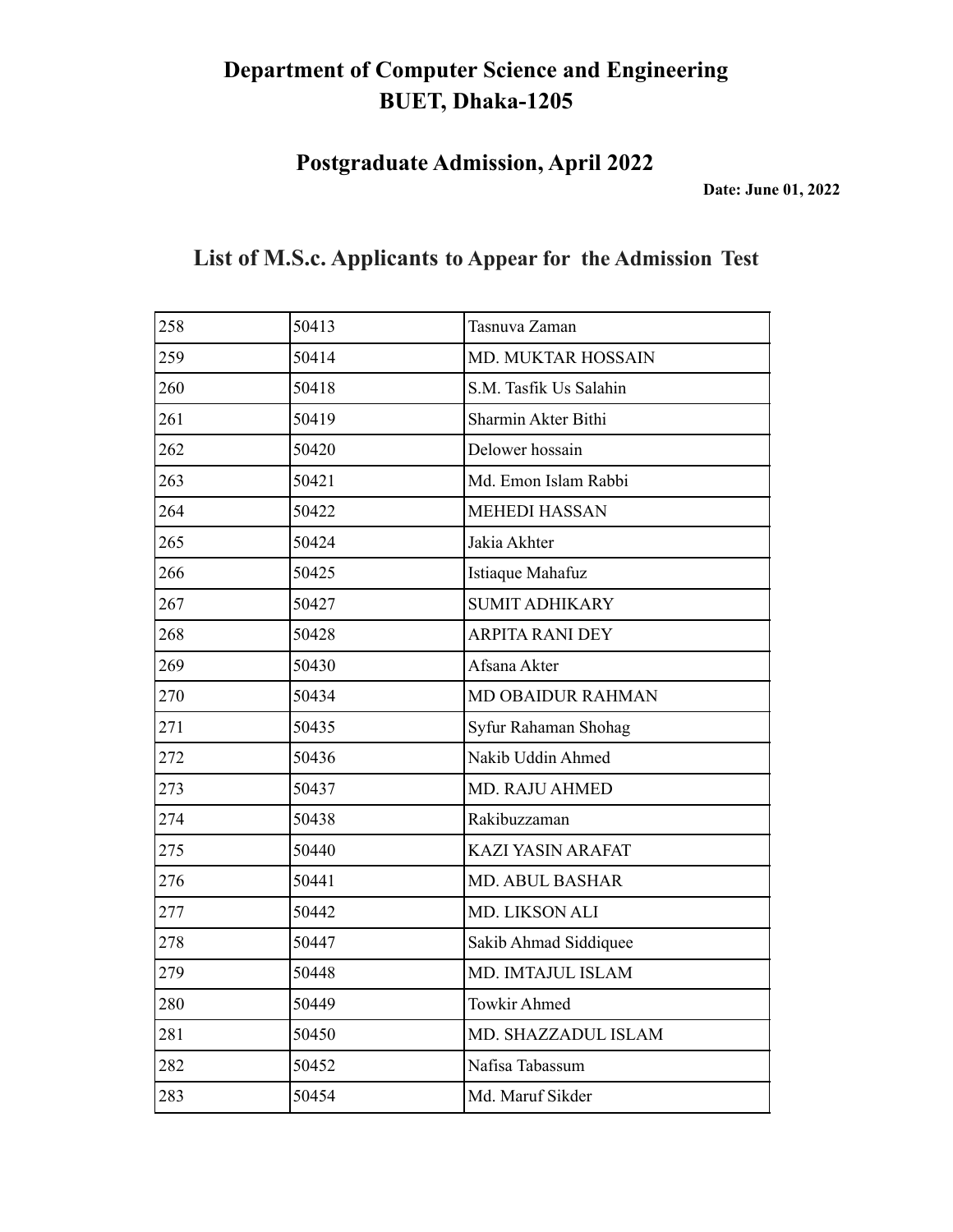**Postgraduate Admission, April 2022**

**Date: June 01, 2022**

| 284 | 50455 | Fahima Nizam Nova            |
|-----|-------|------------------------------|
| 285 | 50457 | AL-Amin                      |
| 286 | 50458 | Rufaida Kaabir Zarin         |
| 287 | 50459 | Farhana Akther               |
| 288 | 50460 | Asif Bin Hasan               |
| 289 | 50461 | MOHAMMAD KAMRUL ISLAM        |
| 290 | 50463 | Md. Mehadi Hasan             |
| 291 | 50469 | Nusrat Nabi                  |
| 292 | 50470 | <b>MOHD.NAZMUS SAKIB</b>     |
| 293 | 50473 | <b>SYED RAKIB AL HOSSAIN</b> |
| 294 | 50474 | Md. Jamal Hossain            |
| 295 | 50478 | Samiha Sharmin Sara          |
| 296 | 50479 | Nayem Mahfuz                 |
| 297 | 50480 | Md. Akter Hossain Parvez     |
| 298 | 50482 | SUDIPTA SARKER SAGAR         |
| 299 | 50483 | Nafiz Al Asad                |
| 300 | 50486 | Sabbir Ahmmed Khan           |
| 301 | 50487 | MD. MORSHED ALAM             |
| 302 | 50488 | Ayesha Siddiqua              |
| 303 | 50490 | Md. Jamal Uddin              |
| 304 | 50491 | Md Mainul Islam              |
| 305 | 50492 | Moumita Dey.                 |
| 306 | 50493 | Nusrat Ishara                |
| 307 | 50494 | <b>SURRIA AKTER SANTA</b>    |
| 308 | 50495 | Jebunnesa Nur Bristi         |

309 50497 MD. GOLAM SHAKHAWAT HOSSEN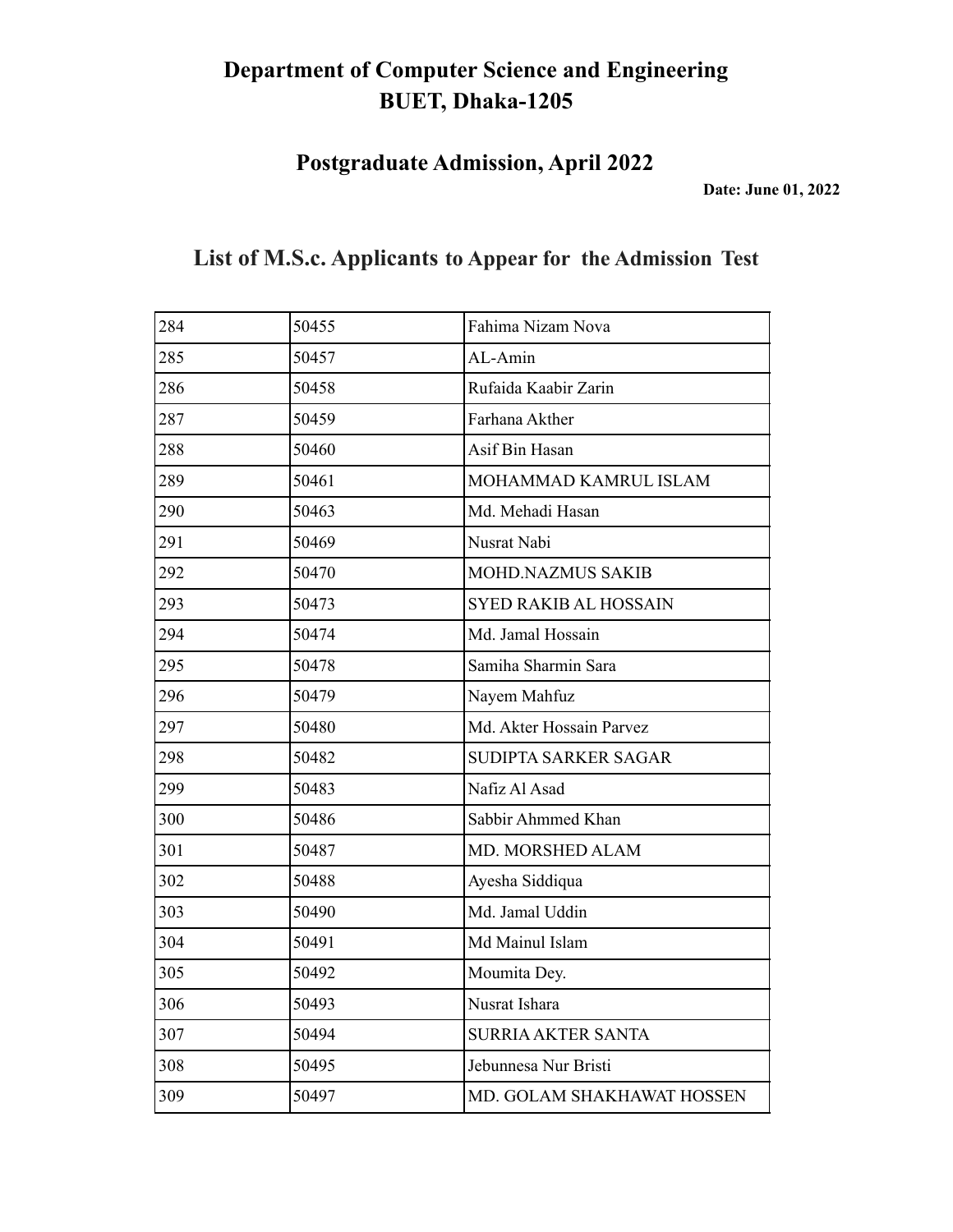**Postgraduate Admission, April 2022**

**Date: June 01, 2022**

| 310 | 50498 | Mohammad Hadiul Islam       |
|-----|-------|-----------------------------|
| 311 | 50500 | <b>SHANTO KUMAR DATTA</b>   |
| 312 | 50501 | Afnan Sharif                |
| 313 | 50504 | Md. Atiqur Rahman           |
| 314 | 50505 | <b>TANZIDA BEGUM TANI</b>   |
| 315 | 50506 | <b>TAHMID HASAN SAKIB</b>   |
| 316 | 50507 | Most. Jakia Rawnak Jahan    |
| 317 | 50510 | Md. Al-Amin Howlader        |
| 318 | 50514 | Md. Rafidul Islam Sarker    |
| 319 | 50515 | Md. Rakibul Islam           |
| 320 | 50516 | Tariqul Islam               |
| 321 | 50518 | Tania Akter                 |
| 322 | 50519 | Tasmiah Rahman              |
| 323 | 50521 | Md Anik Islam               |
| 324 | 50524 | Mst. Shumrose Sultana Shetu |
| 325 | 50526 | Popin Saha                  |
| 326 | 50527 | Md. Shahriar Hossain        |
| 327 | 50528 | Fariha Sultana              |
| 328 | 50530 | Suraiya Rahman              |
| 329 | 50531 | <b>Fahim Faisal</b>         |
| 330 | 50532 | Jarin Tasnim                |
| 331 | 50533 | Musfiquer Rhman             |
| 332 | 50534 | Mst. Juthi Akter            |
| 333 | 50538 | Md Shahriar Hossen          |
| 334 | 50542 | ARGINA AKTER MOYNA          |
| 335 | 50543 | Abida Afrin                 |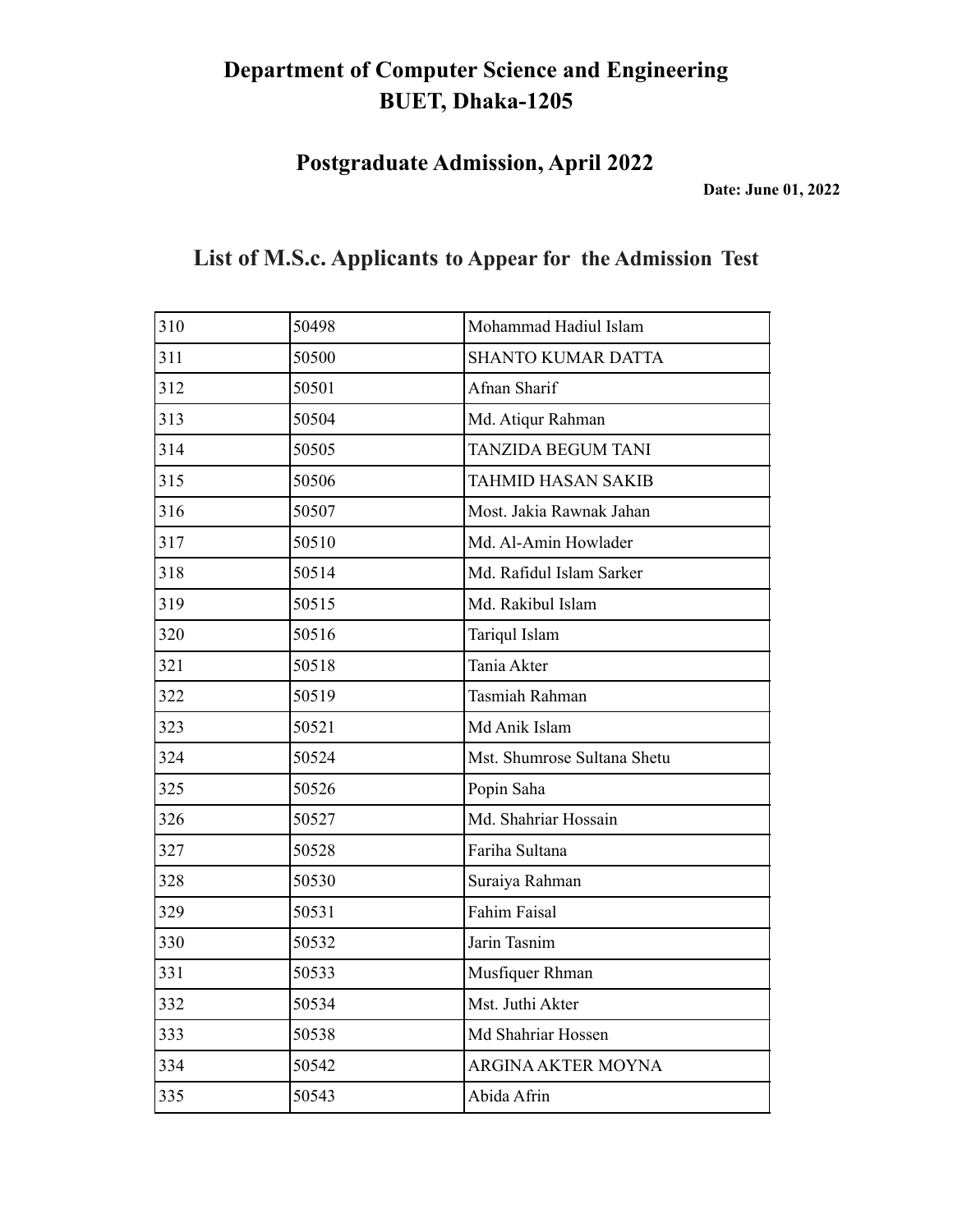**Postgraduate Admission, April 2022**

**Date: June 01, 2022**

| 336 | 50544 | S. M. Nazmul Ahosan   |
|-----|-------|-----------------------|
| 337 | 50545 | Hasan Mahmud          |
| 338 | 50547 | Md. Tausif Hossain    |
| 339 | 50548 | Saifur Rahman Shatil  |
| 340 | 50549 | Md. Minhajul Islam    |
| 341 | 50550 | SOARNALI ISLAME MUKTI |
| 342 | 50551 | <b>SABIHA NASRIN</b>  |
| 343 | 50552 | Biplab Kumar Sarkar   |
| 344 | 50553 | <b>TAHMINA TAHRIM</b> |
| 345 | 50554 | Md. Mahmudul Islam    |
| 346 | 50556 | <b>MANAS SHARMA</b>   |
| 347 | 50558 | Farjana Akter Airin   |
| 348 | 50559 | Abu Horaira Tarif     |
| 349 | 50560 | Mst. Monakkara Begum  |
| 350 | 50561 | Md. Amir Hamja        |
| 351 | 50562 | Md. Ali Akbor         |
| 352 | 50563 | Abdulla Al Mamun      |
| 353 | 50565 | Joy Chandra Gope      |
| 354 | 50566 | Md.Azizur Rahman      |
| 355 | 50568 | <b>ANIK SEN</b>       |
| 356 | 50569 | MONOJIT GOSWAMI       |
| 357 | 50570 | ROZANEE KANTA DAS     |
| 358 | 50571 | MD.MAKSUDUR RAHMAN    |
| 359 | 50572 | Md.Kawsar Ahmed       |
| 360 | 50573 | H. M. Hasib Ferdous   |
| 361 | 50574 | Tamim Iqbal           |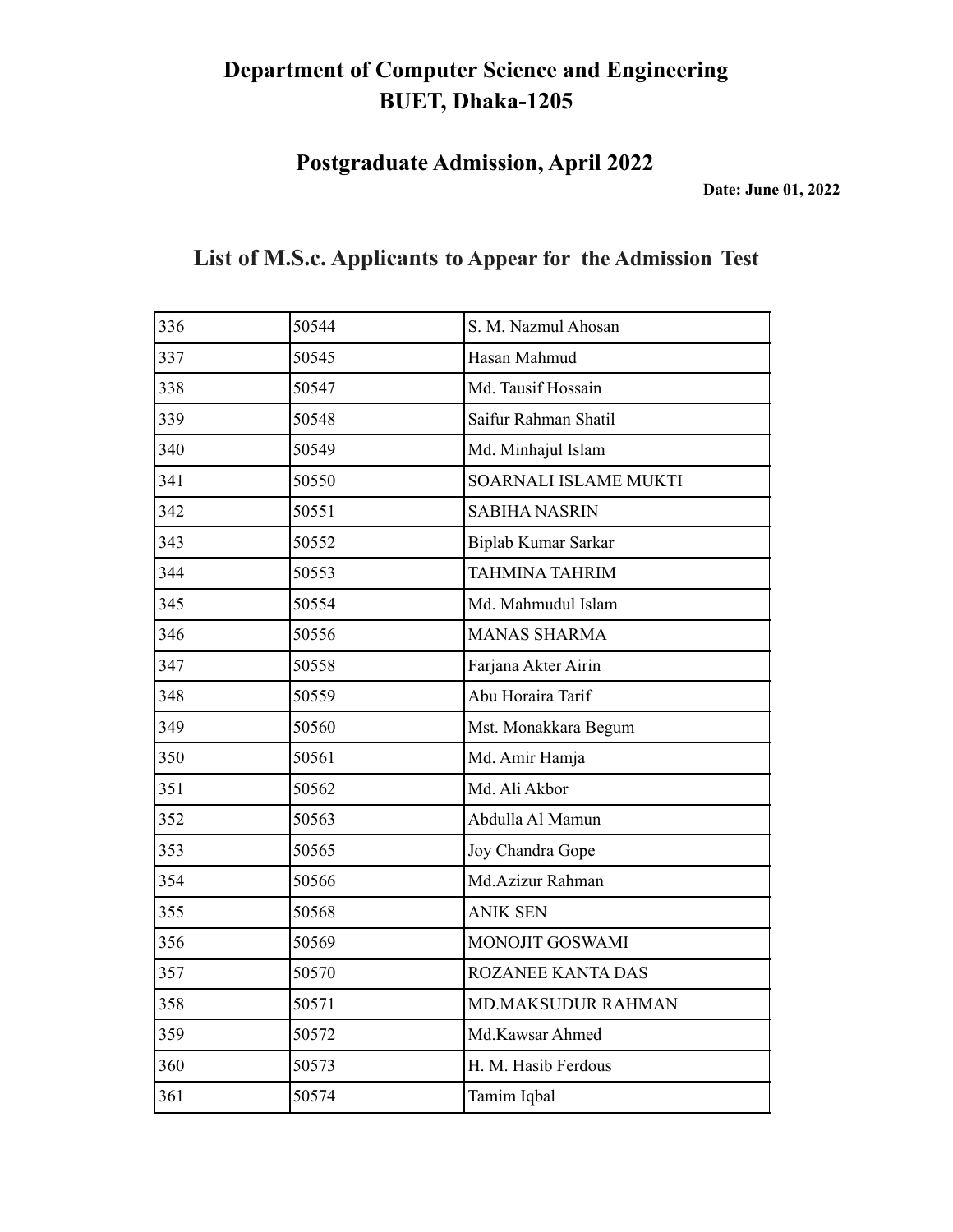**Postgraduate Admission, April 2022**

**Date: June 01, 2022**

| 362 | 50577 | Sabikun Nahar Sharna        |
|-----|-------|-----------------------------|
| 363 | 50578 | Umma Habiba Emu             |
| 364 | 50579 | <b>KISHOR K BAROI</b>       |
| 365 | 50581 | Raiyan Janik Monir          |
| 366 | 50583 | M. SHAHIR RAHMAN            |
| 367 | 50584 | Mir Sayeed Mohammad         |
| 368 | 50587 | Md. Tanzim Hossain          |
| 369 | 50588 | Kazi Azizur Rahman          |
| 370 | 50589 | Md. Al-Amin Al-Amin         |
| 371 | 50590 | S.M. MEHADI HASAN           |
| 372 | 50593 | RAKESH SHANKAR GHOSH        |
| 373 | 50594 | Asif Ahmed                  |
| 374 | 50596 | Mohammad Kamrul Alam Sikder |
| 375 | 50597 | Md. Uzzal Hossain           |
| 376 | 50598 | Sutopa Biswas               |
| 377 | 50599 | Pankoz Barmon               |
| 378 | 50601 | Md Mahmudul Hasan           |
| 379 | 50603 | Md. Asibul Islam            |
| 380 | 50606 | Snigdha Kana Paul           |
| 381 | 50607 | <b>MD. ABU SAYED</b>        |
| 382 | 50608 | Sanmoon Yasmin              |
| 383 | 50610 | Nusrat Jahan                |
| 384 | 50612 | Tahmid Uddin Mahmud Nishat  |
| 385 | 50613 | Sadia Akter                 |
| 386 | 50614 | Asir Intesar Ibne Zaman     |
| 387 | 50618 | Nusraat Jahan koli          |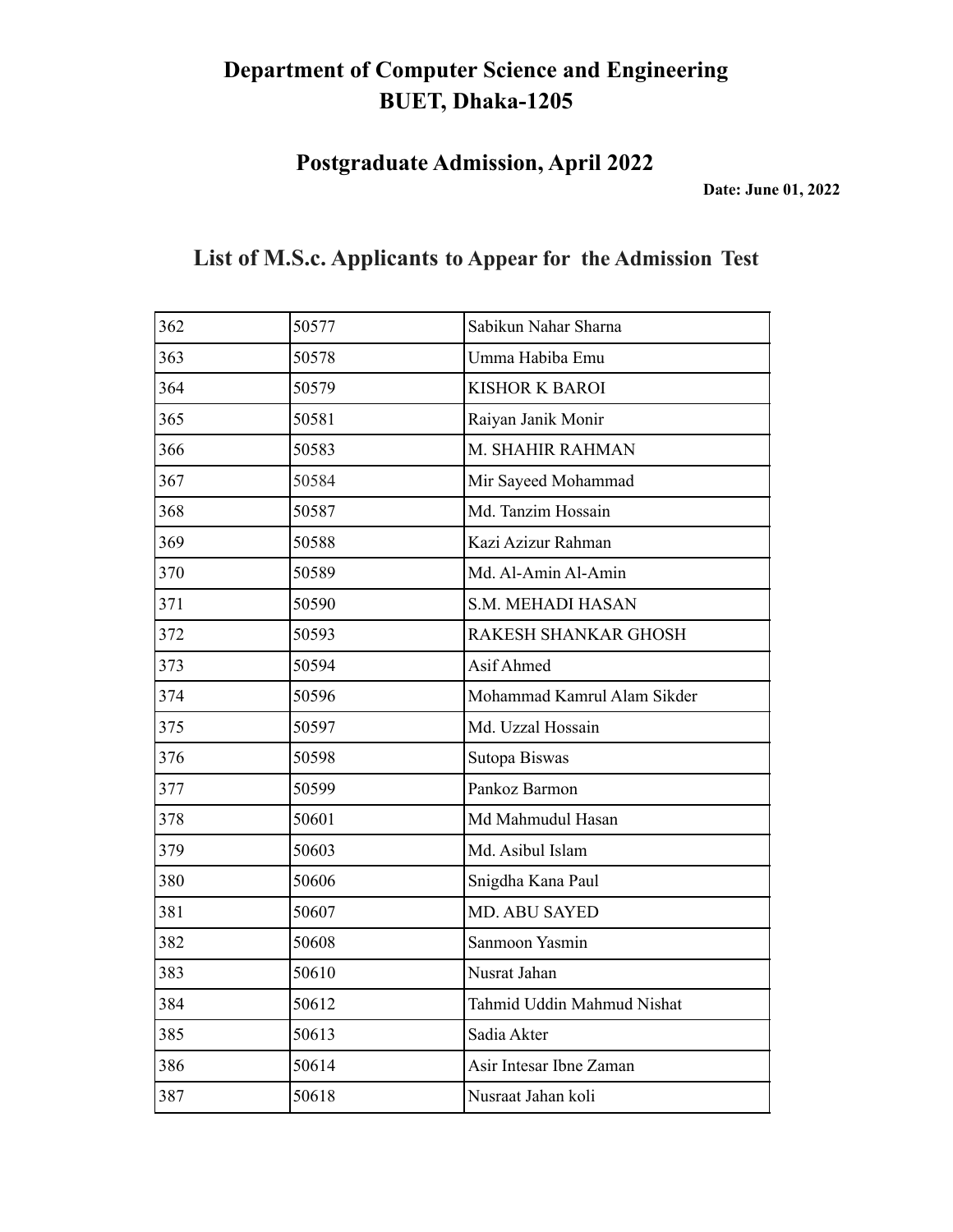**Postgraduate Admission, April 2022**

**Date: June 01, 2022**

| 388 | 50619 | Nusrat Jahan Pinky          |
|-----|-------|-----------------------------|
| 389 | 50620 | Asadullah Pranto            |
| 390 | 50622 | Samia Rashid                |
| 391 | 50623 | Mahamudul Hasan             |
| 392 | 50625 | Nusrat Zahan                |
| 393 | 50629 | T.I.M. FAHIM SAHRYER        |
| 394 | 50630 | Md. Moshiur Rahman Khan     |
| 395 | 50635 | Tanjina Oriana              |
| 396 | 50636 | Rifat Hossen Riday          |
| 397 | 50638 | MD RAHEDUL HOQUE            |
| 398 | 50639 | Achhiya Sultana             |
| 399 | 50642 | Md. Palash Miah             |
| 400 | 50643 | Mumshad Ahamed Rifat        |
| 401 | 50644 | Md. Shahnawaz Zulminan      |
| 402 | 50645 | <b>RINA NASRIN</b>          |
| 403 | 50647 | Md. Bashir Khan             |
| 404 | 50648 | <b>IFTI AZAD ABEER</b>      |
| 405 | 50654 | <b>MAHMUDUL HASAN</b>       |
| 406 | 50656 | Kazi Md. Mahmudur Rahman    |
| 407 | 50658 | Md. Mahmudul Hasan          |
| 408 | 50659 | MD. Mehedi Hassan           |
| 409 | 50660 | <b>ANTARA PAUL</b>          |
| 410 | 50661 | <b>SWAROJANI DHAR</b>       |
| 411 | 50664 | Konika Hawladar Mim         |
| 412 | 50665 | Shamimatul Jannat           |
| 413 | 50666 | <b>MST. SHAHANAZ PERVIN</b> |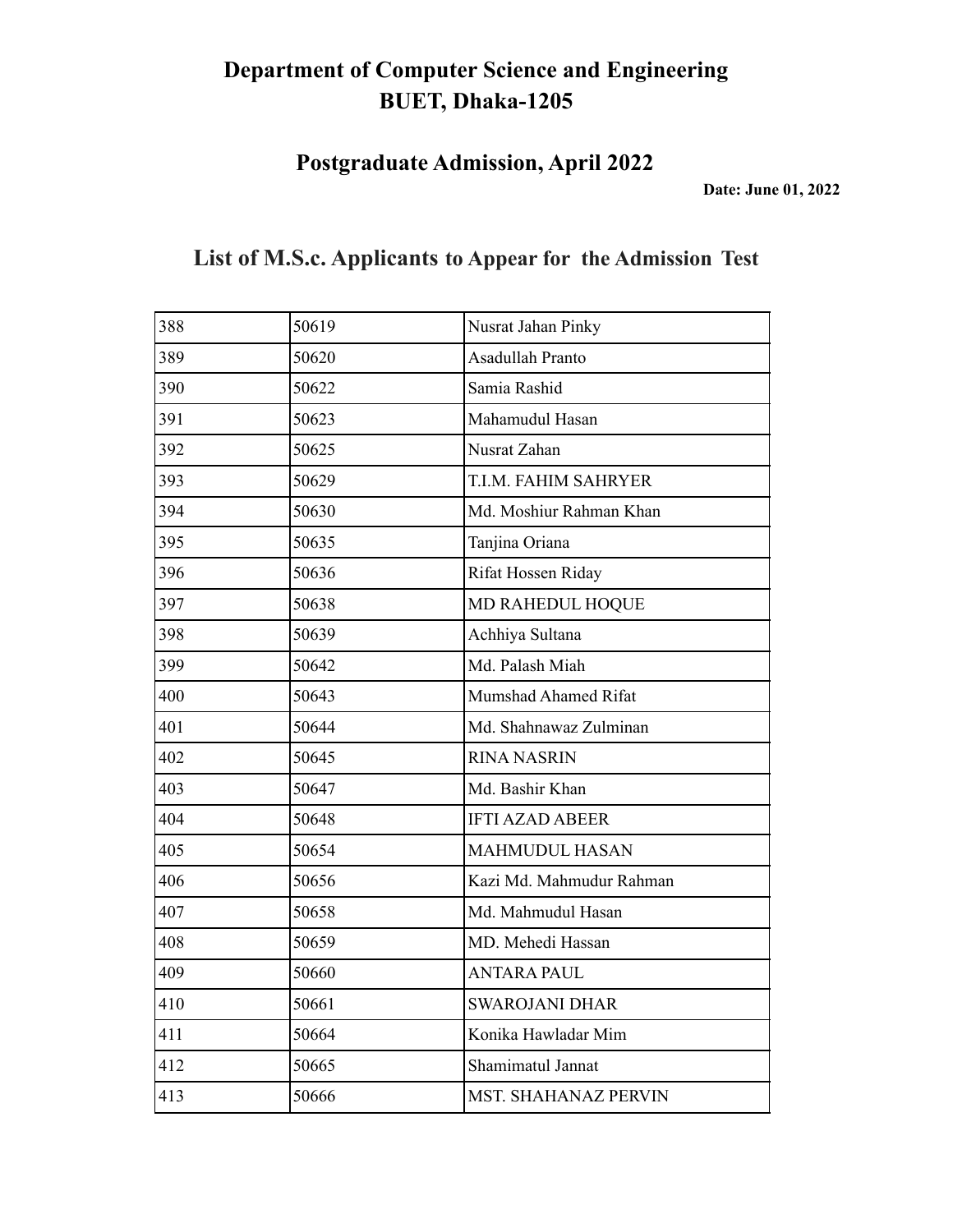**Postgraduate Admission, April 2022**

**Date: June 01, 2022**

|  |  |  | List of M.S.c. Applicants to Appear for the Admission Test |  |
|--|--|--|------------------------------------------------------------|--|
|--|--|--|------------------------------------------------------------|--|

| 414 | 50667 | Md. Jarif Alam Khan      |
|-----|-------|--------------------------|
| 415 | 50668 | Satabdi Majumder         |
| 416 | 50670 | Md. Mursalat Islam Sabit |
| 417 | 50672 | MD. MOSTOFA KAMAL        |
| 418 | 50674 | Sumaiya Kashmin Zim      |
| 419 | 50675 | <b>SYED TANGIM PASHA</b> |
| 420 | 50676 | MD. JOSIM UDDIN          |
| 421 | 50677 | MD ZAKIR HOSSAIN ZAMIL   |
| 422 | 50678 | Md. Abdul Mozid Miah     |
| 423 | 50679 | Amena Akter Aporna       |
| 424 | 50681 | Anika Tasnim Islam       |
| 425 | 50682 | DIGONTO KUMAR SARKER     |
| 426 | 50683 | Nigah Hossain            |
| 427 | 50684 | MD MOJAMMAL HOSSAIN      |
| 428 | 50685 | Md. Kamrul Hasan         |
| 429 | 50686 | Mony Mondal              |
| 430 | 50687 | Rafi Khandoker           |
| 431 | 50688 | <b>M M NABIL</b>         |
| 432 | 50689 | <b>URMILA MAZUMDER</b>   |
| 433 | 50690 | Protyasha Roy            |
| 434 | 50691 | SATYAJIT MALAKAR         |
| 435 | 50692 | MD MAHBUB UL HAQUE       |
| 436 | 50693 | REHNUMA BINTA SHAHRIAR   |
| 437 | 50694 | <b>Abrar Faisal</b>      |
| 438 | 50695 | Sadman Chowdhury         |
| 439 | 50696 | Md. Monirujjaman         |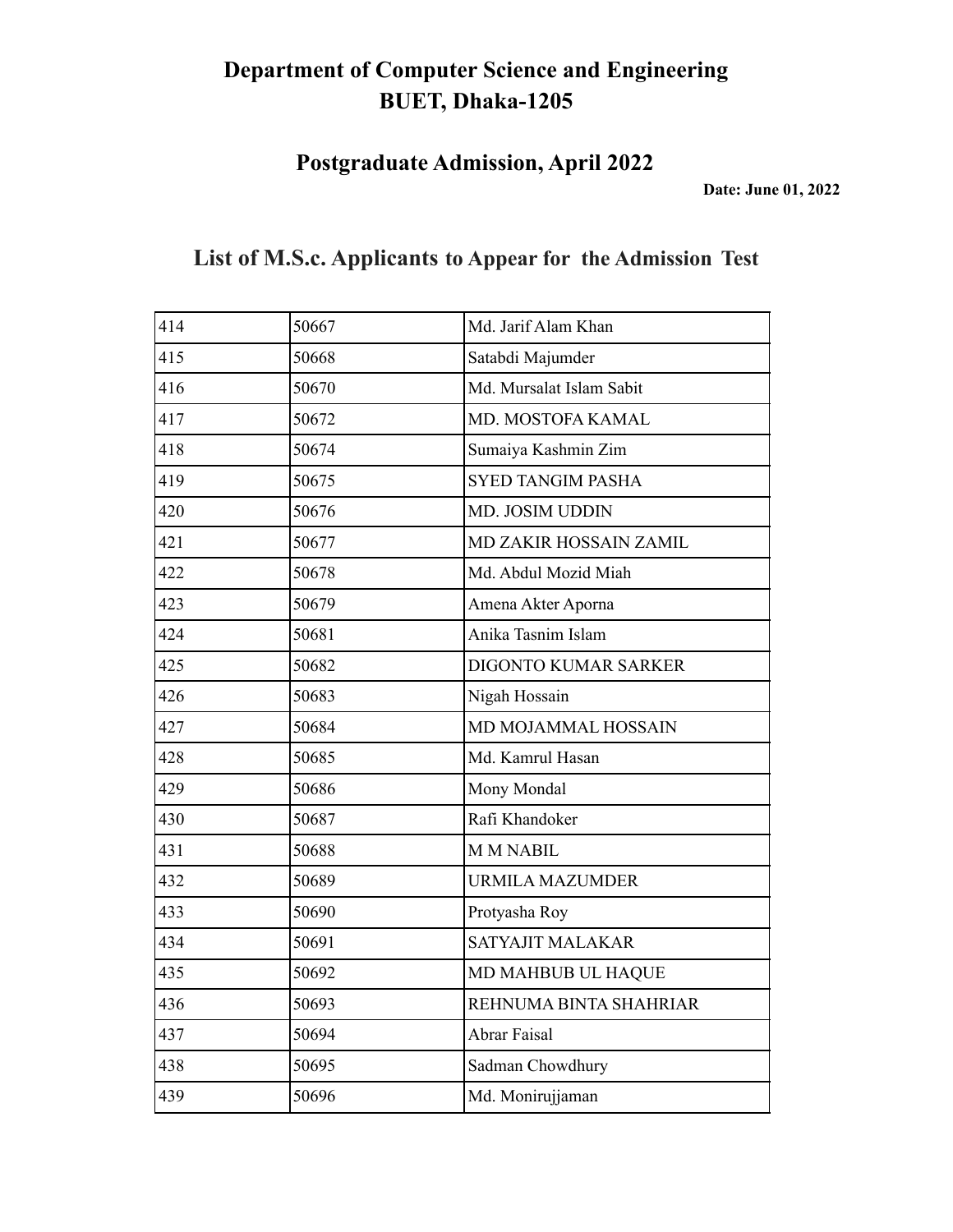**Postgraduate Admission, April 2022**

**Date: June 01, 2022**

| 440 | 50697 | Md. Shadat Amin Chowdhury |
|-----|-------|---------------------------|
| 441 | 50703 | Md Shakil Ahmad           |
| 442 | 50704 | MD. AL-MAMUN SHEIKH       |
| 443 | 50705 | Rana das                  |
| 444 | 50707 | Md. Selim Rahman          |
| 445 | 50712 | Tawhid-Ul-Islam           |
| 446 | 50713 | Md. AllHossen             |
| 447 | 50714 | <b>Istiak Ahmed</b>       |
| 448 | 50717 | Md. Saiful Islam          |
| 449 | 50718 | Mahbubul Alam             |
| 450 | 50719 | Anika Siddika             |
| 451 | 50720 | <b>MD. ARIFUL ISLAM</b>   |
| 452 | 50721 | Shaila Sharmin            |
| 453 | 50722 | Akteruzzaman              |
| 454 | 50723 | S.M. Zahidul Islam        |
| 455 | 50725 | Noor A Aysha              |
| 456 | 50726 | <b>Babe Sultana</b>       |
| 457 | 50727 | Md Morshedul Alam         |
| 458 | 50728 | Tasfia Tasnim Labiba      |
| 459 | 50730 | Md. Arifur Rahman         |
| 460 | 50732 | Anjum Rashid              |
| 461 | 50735 | NILOY KUMAR SHAHA         |
| 462 | 50736 | Mahmudur Rahaman          |
| 463 | 50739 | Suraiya Tabassum          |
| 464 | 50740 | Pushpita Karmaker         |
| 465 | 50742 | Shamsul Arefin            |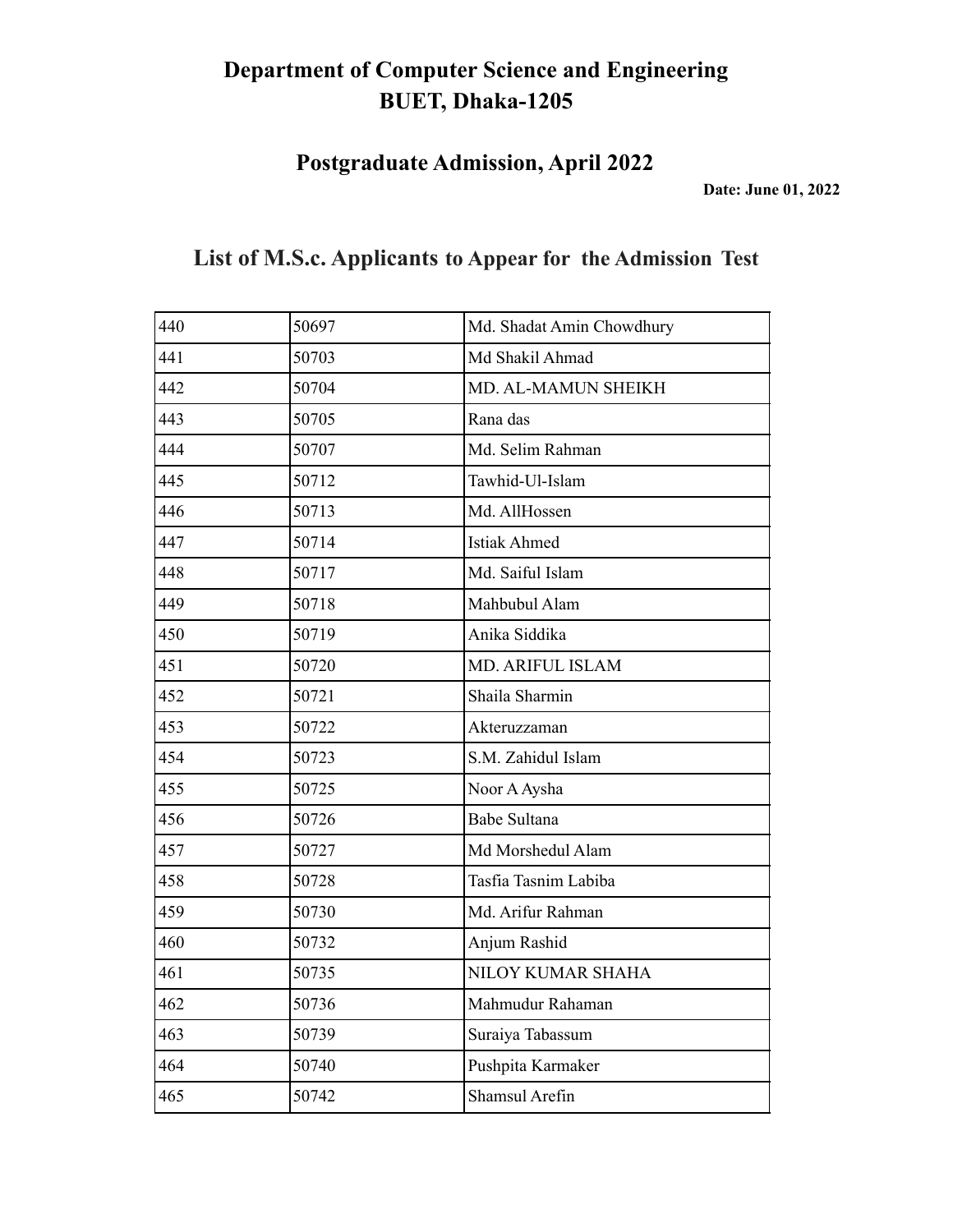**Postgraduate Admission, April 2022**

**Date: June 01, 2022**

| 466 | 50744 | HM Fazle Rabbi             |
|-----|-------|----------------------------|
| 467 | 50745 | <b>FARZANA NASRIN</b>      |
| 468 | 50749 | Md. Salman                 |
| 469 | 50754 | Anirban Shil               |
| 470 | 50755 | Mondal Imtiazzaman Nishith |
| 471 | 50756 | Mahir Ashraf Emad          |
| 472 | 50758 | Labannya Saha              |
| 473 | 50760 | Md. Sharzul Mostafa        |
| 474 | 50761 | Rubaiyat Sharmin           |
| 475 | 50763 | Muna Das                   |
| 476 | 50764 | Al-Amin Fakir              |
| 477 | 50765 | <b>ALIF AHMED AKASH</b>    |
| 478 | 50767 | S. M. SHAHIRUL KABIR       |
| 479 | 50768 | K.B.M.Tahmiduzzaman        |
| 480 | 50769 | Md. Masudur Rahaman        |
| 481 | 50772 | Abir Chakraborty Partha    |
| 482 | 50774 | <b>Bristy Cathrin Snal</b> |
| 483 | 50775 | Md. Imdadul Haque Emon     |
| 484 | 50777 | MD. SALMAN IBNAY MAHBUB    |
| 485 | 50778 | Dolan Bairagi              |
| 486 | 50780 | Anm Asifur Rahman          |
| 487 | 50781 | Mekhala Mariam Mary        |
| 488 | 50783 | <b>NAFISA ALAM</b>         |
| 489 | 50784 | Chitra Banik               |
| 490 | 50785 | <b>MD. RIDWAN HOSSAIN</b>  |
| 491 | 50786 | <b>BITHIKA ROY</b>         |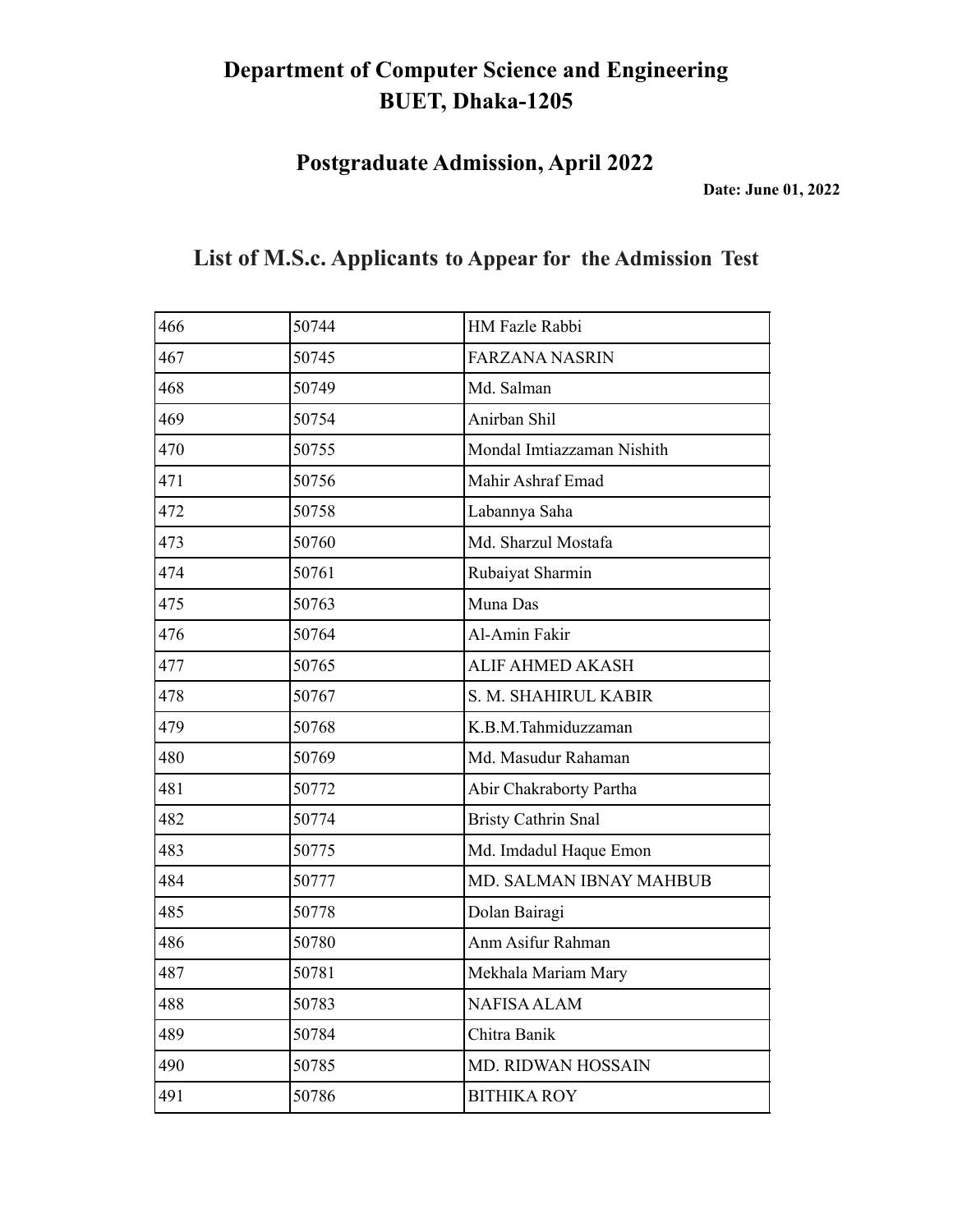**Postgraduate Admission, April 2022**

**Date: June 01, 2022**

| 492 | 50787 | Shovon Mandal              |
|-----|-------|----------------------------|
| 493 | 50789 | Md. Raine Islam            |
| 494 | 50790 | Muhib Al Muquit            |
| 495 | 50793 | <b>Faisal Ahmed</b>        |
| 496 | 50794 | Mahedi Hassan              |
| 497 | 50795 | Sharmine Afrose Oishy      |
| 498 | 50797 | H.M. RAIHAN EVAN           |
| 499 | 50798 | Jadir Ibna Hasan           |
| 500 | 50799 | Md.Asaduzzaman             |
| 501 | 50800 | Md Abu Taleb               |
| 502 | 50801 | Effat Jahan Riya           |
| 503 | 50802 | <b>LAYLA ANJUMAN</b>       |
| 504 | 50804 | Md. Montasir Bin M. Rahman |
| 505 | 50806 | <b>NUSRAT AHMED</b>        |
| 506 | 50807 | ABRAR MOHAMMAD ALI         |
| 507 | 50809 | Mohammed Shahbaz Abdullah  |
| 508 | 50810 | Md.Moien Uddin             |
| 509 | 50812 | Mizanur Rahman Khan        |
| 510 | 50814 | Radha Rani Paul            |
| 511 | 50815 | Mirza Ebnul Mahmood Shovan |
| 512 | 50821 | Fahimul Hoque Shubho       |
| 513 | 50822 | MOHIB BILLAH SIDDIQUEE     |
| 514 | 50823 | Kallol Boiragi             |
| 515 | 50825 | Sraban Manoranjan Roy      |
| 516 | 50826 | <b>ABEDA SULTANA</b>       |
| 517 | 50827 | Md. Ashikul Hosen Sagor    |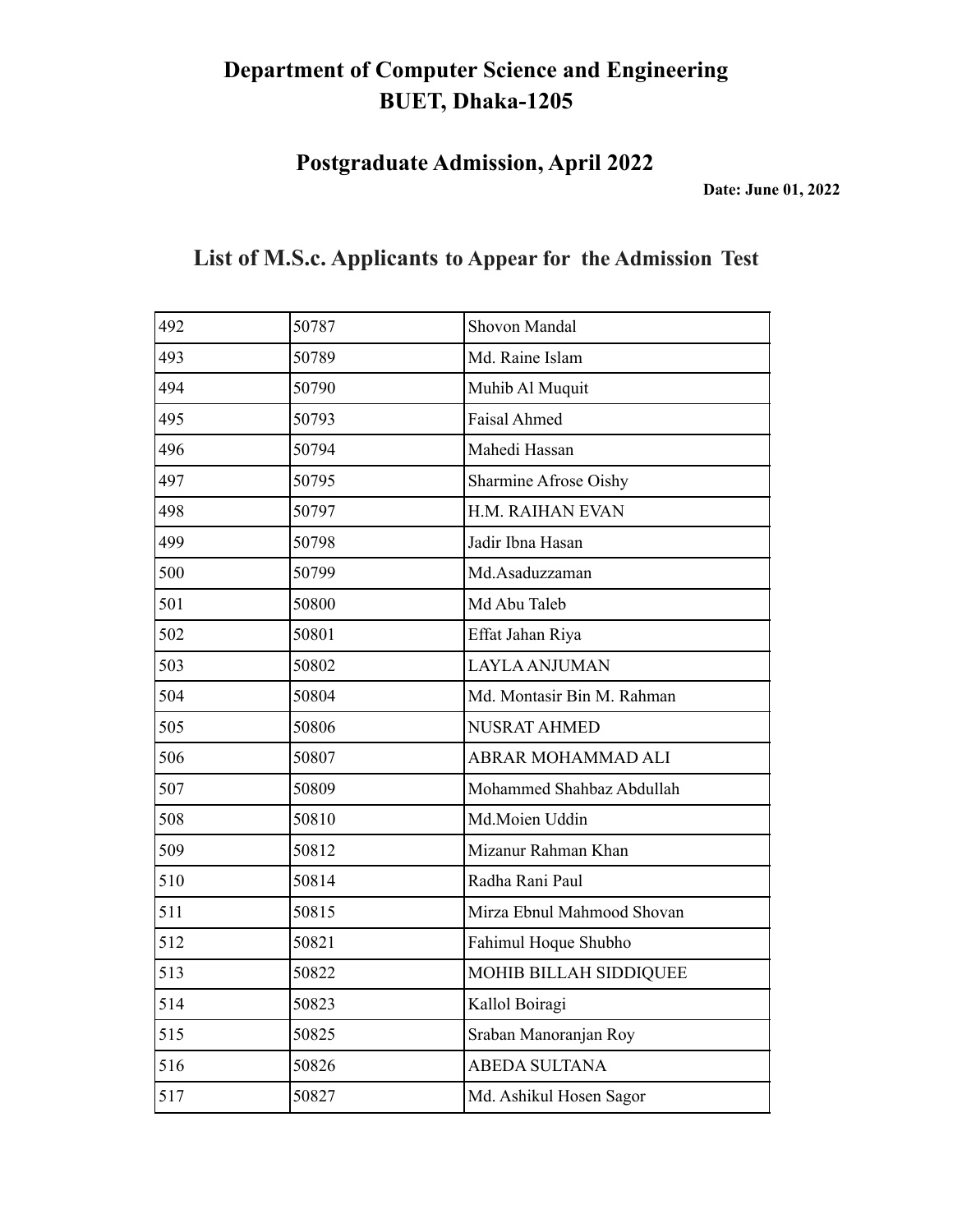**Postgraduate Admission, April 2022**

**Date: June 01, 2022**

| 518 | 50829 | <b>ARIF ESTIAK RAFI</b> |
|-----|-------|-------------------------|
| 519 | 50830 | Md Tanvir Ahmed Bhuiyan |
| 520 | 50831 | Md Azizul Hoque         |
| 521 | 50832 | Shawon Kumar Saha       |
| 522 | 50835 | S.M.Mynul Karim         |
| 523 | 50836 | Pronay Shaha            |
| 524 | 50837 | Kaniz Roksana           |
| 525 | 50840 | Ahosanul Hasan          |
| 526 | 50841 | Mohammed Kamrul Hasan   |
| 527 | 50842 | Umme Hani Rimi          |
| 528 | 50846 | <b>Bijoy Banik</b>      |
| 529 | 50851 | MD. MOSHIUR RAHMAN      |
| 530 | 50853 | Md. Touhidul Islam      |
| 531 | 50854 | Sabiba Tasnim Sameka    |
| 532 | 50855 | Tazrian Jahan           |
| 533 | 50856 | Jannatul Faika          |
| 534 | 50857 | Cenedy Udoy Palma       |
| 535 | 50858 | ABU SHALEH AHMAD RAFI   |
| 536 | 50859 | Mashrure Tanzim         |
| 537 | 50860 | Md. Hasibul Kabir Emon  |
| 538 | 50861 | Md. Al-Mamun Riyadh     |
| 539 | 50862 | Rahmat ullah            |
| 540 | 50863 | Md Asaduzzaman          |
| 541 | 50864 | Anurupa Mondal          |
| 542 | 50866 | <b>Tahmid Ahmed</b>     |
| 543 | 50867 | Fazla Rabbi Naim        |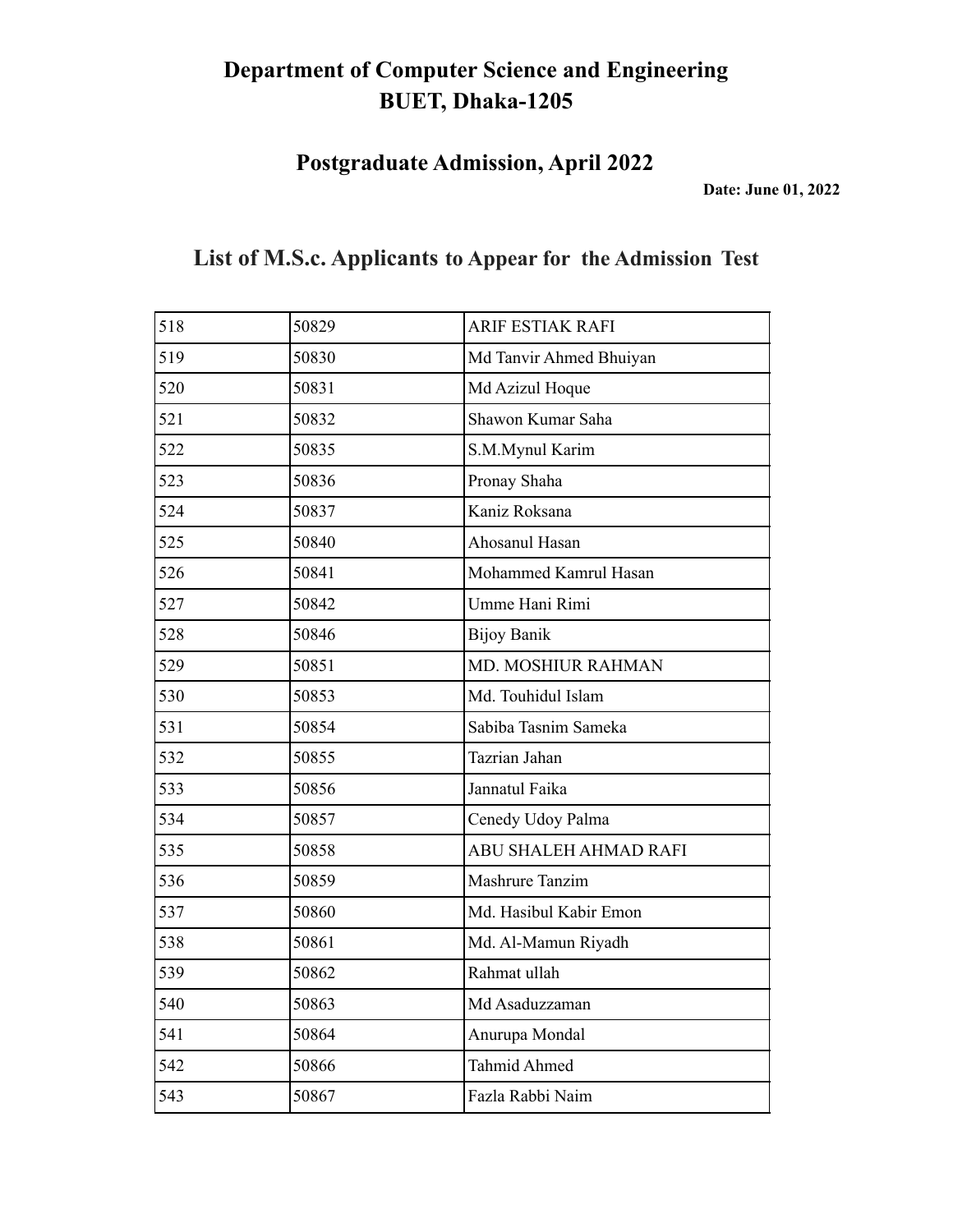**Postgraduate Admission, April 2022**

**Date: June 01, 2022**

| 544 | 50868 | MD ENAMUL HAQUE        |
|-----|-------|------------------------|
| 545 | 50871 | Nibraj Safwan Amlan    |
| 546 | 50876 | Sadia Afrin            |
| 547 | 50877 | Md. Tanzin Ul Islam    |
| 548 | 50881 | Md Safayat Hossen      |
| 549 | 50882 | <b>FAHMIDA KHANAM</b>  |
| 550 | 50883 | Md.Mehedi Faruk        |
| 551 | 50884 | Ipshita Ishrar         |
| 552 | 50887 | Nusrat Jahan Sultana   |
| 553 | 50888 | Samia Sultana          |
| 554 | 50892 | <b>SAYMA BELAL</b>     |
| 555 | 50893 | Kaniz Fatima Ritu      |
| 556 | 50894 | Rezaul Karim Refath    |
| 557 | 50895 | <b>NUSRAT JAHAN</b>    |
| 558 | 50896 | Md. Jafrin Hossain     |
| 559 | 50897 | Habibullah Habib       |
| 560 | 50898 | NAFEJUL ISLAM          |
| 561 | 50899 | MD SAYEM HOSSAIN       |
| 562 | 50902 | MD. SOHEL RANA         |
| 563 | 50903 | Nusrat Jahan           |
| 564 | 50904 | MD. RAKIBUL ISLAM      |
| 565 | 50905 | Ashek Seum             |
| 566 | 50906 | Hafsa Binta Rahman Mim |
| 567 | 50907 | Rayhana Mohammed Shama |
| 568 | 50908 | Md Rashidunnabi        |
| 569 | 50909 | Abu Sayem Khan         |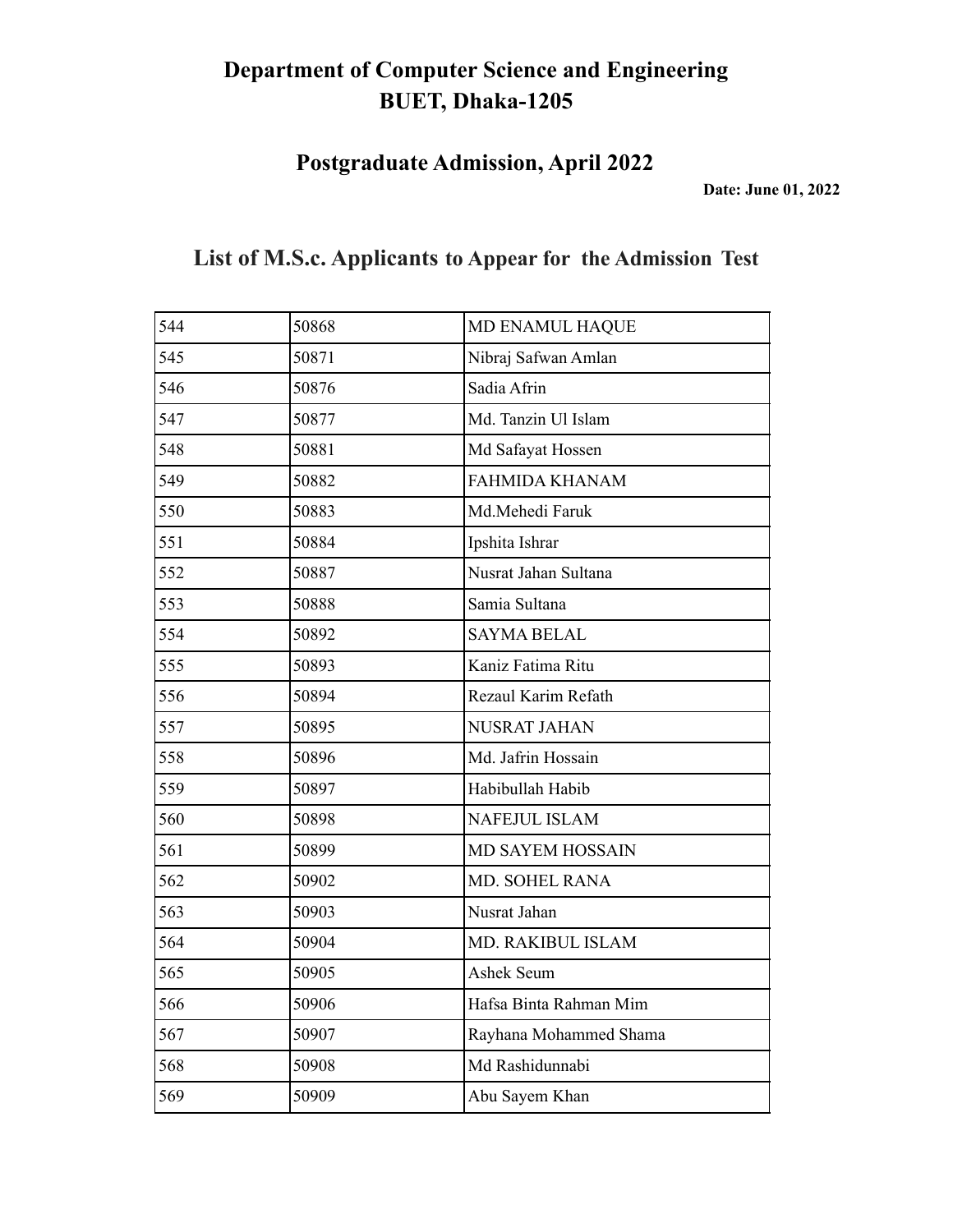**Postgraduate Admission, April 2022**

**Date: June 01, 2022**

| 570 | 50911 | Md Bayzid                  |
|-----|-------|----------------------------|
| 571 | 50912 | Jannatul Fardus Akhi       |
| 572 | 50913 | Dip Chowdhury              |
| 573 | 50914 | Oindrila Chowdhury         |
| 574 | 50915 | Md. Abdullah-Al Firoz      |
| 575 | 50916 | Rathindra Nath Mondal      |
| 576 | 50917 | Nazmul Hasan Sany          |
| 577 | 50918 | Adit Ahnaf Khan            |
| 578 | 50919 | Bahar Uddin Hasan          |
| 579 | 50922 | NUR MOHMMAD JIHAD          |
| 580 | 50923 | Md. Kamrul Hasan           |
| 581 | 50925 | Shourav Roy Badhon         |
| 582 | 50926 | Neshat Tasnim Moitri       |
| 583 | 50928 | Syoda Tasnim Akter         |
| 584 | 50930 | Sumaiya Chowdhury Anika    |
| 585 | 50931 | Rahat Anwar                |
| 586 | 50932 | Abu Syeed Sajid Ahmed      |
| 587 | 50933 | Md Asaduzzaman             |
| 588 | 50934 | Md. Reasad Zaman Chowdhury |
| 589 | 50935 | Golam Hasnaine Siddique    |
| 590 | 50938 | Shahana Parvin             |
| 591 | 50941 | Sadia Afroz Deepti         |
| 592 | 50942 | Md. Atik Asif Khan Akash   |
| 593 | 50943 | S. M. Nazmus Sadat         |
| 594 | 50945 | PRONAY SAHA                |
| 595 | 50946 | DHIMAN SIKDER TONMOY       |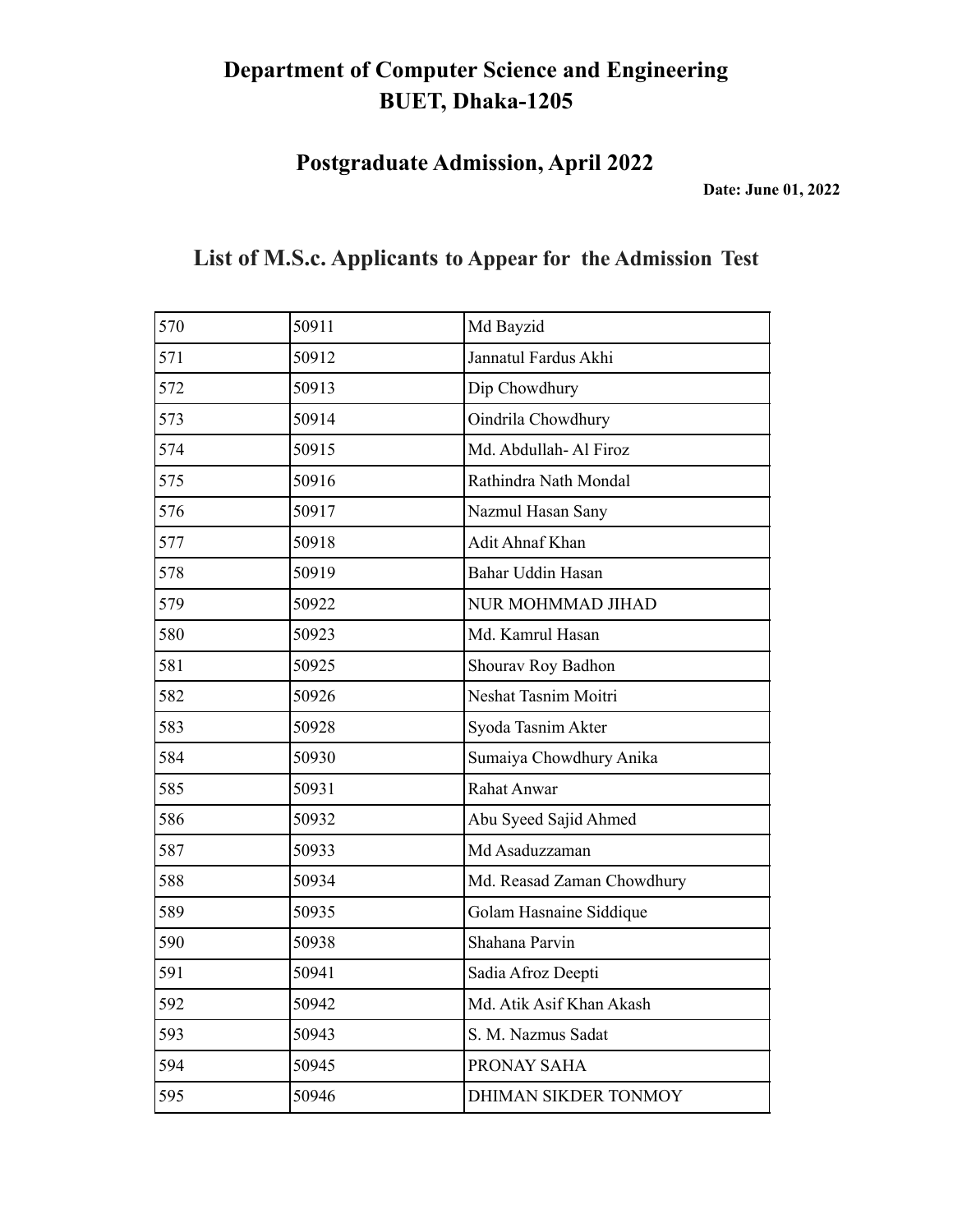**Postgraduate Admission, April 2022**

**Date: June 01, 2022**

| 596 | 50947 | Alvee Talukder          |
|-----|-------|-------------------------|
| 597 | 50948 | <b>ENAMUL HAQUE</b>     |
| 598 | 50950 | <b>IFTEKHAR RAHMAN</b>  |
| 599 | 50951 | Md. Shahadat Hossain    |
| 600 | 50953 | Fahmee Faiza            |
| 601 | 50954 | Ratul Ali               |
| 602 | 50955 | <b>MD RAKIBUL ISLAM</b> |
| 603 | 50957 | <b>FOISALREZA</b>       |
| 604 | 50958 | MD. Rafiul Hoque Fakir  |
| 605 | 50959 | Md. Rizia Rabbi         |
| 606 | 50960 | ABDULLAH-AL-MAHADI      |
| 607 | 50961 | Mohammad Masudur Rahman |
| 608 | 50962 | AL JAMY ABU RAHMAN      |
| 609 | 50963 | <b>JOY DHAR</b>         |
| 610 | 50965 | <b>Joy Ballav</b>       |
| 611 | 50966 | Sayeda Mayesha Yousuf   |
| 612 | 50967 | Md Rakib Hasan          |
| 613 | 50968 | <b>NABONITA BISWAS</b>  |
| 614 | 50971 | Subarna Saha            |
| 615 | 50973 | Samran Rahman Prodhan   |
| 616 | 50974 | Abdullah Al Jobair      |
| 617 | 50976 | Md.Mushfiqur Rahman     |
| 618 | 50977 | Md. Belal Hossain       |
| 619 | 50980 | Zahin Azmaeen           |
| 620 | 50982 | Toufiqa Rahman          |
| 621 | 50983 | MAISHA MOSTOFA PRIMA    |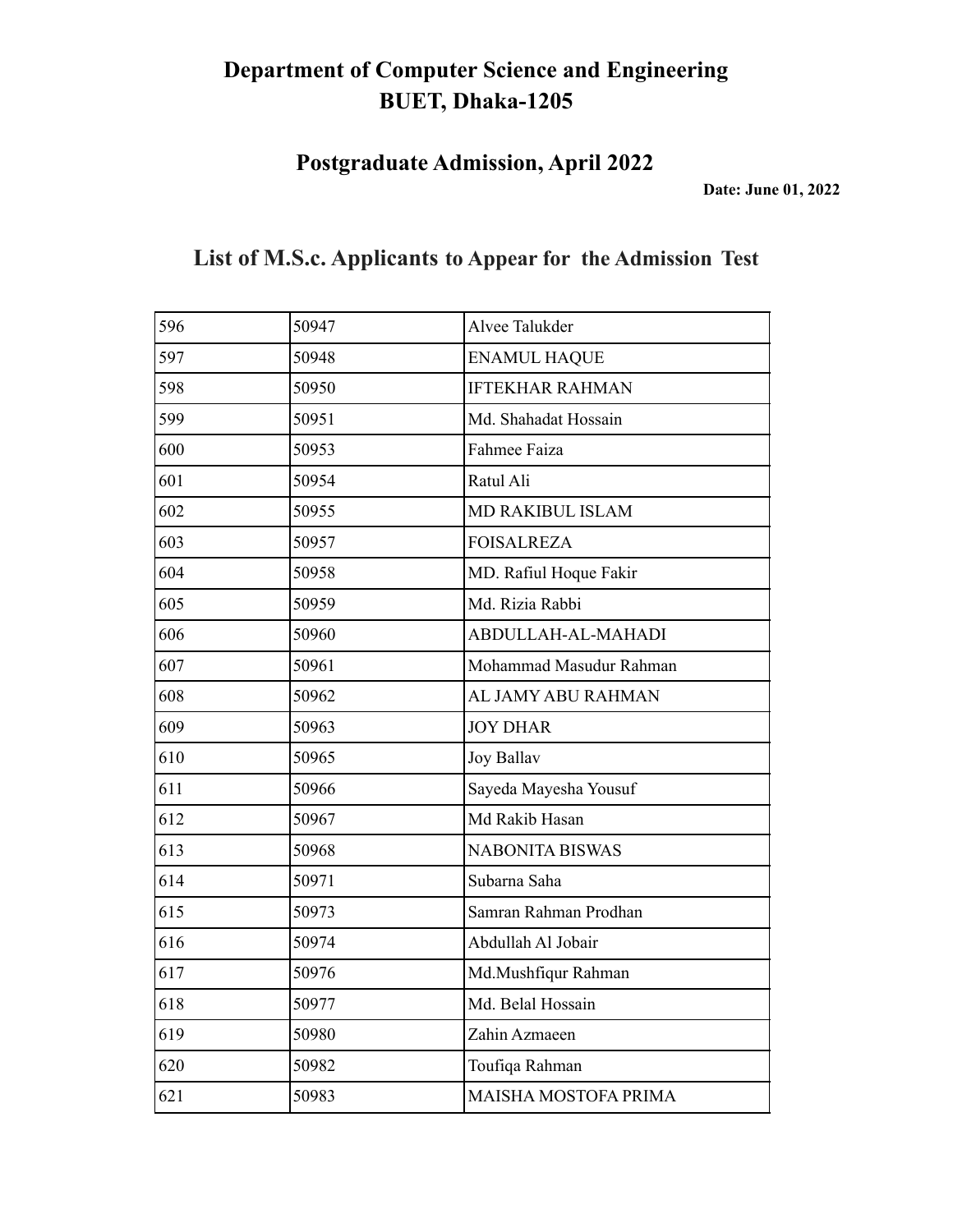**Postgraduate Admission, April 2022**

**Date: June 01, 2022**

| 622 | 50984 | Md. Nashif Iftekhar      |
|-----|-------|--------------------------|
| 623 | 50985 | Efat Tasnim              |
| 624 | 50987 | Shahana Akter            |
| 625 | 50991 | Suzad Mohammad           |
| 626 | 50992 | Abu Saleh Ridoy          |
| 627 | 50995 | Md Jahid Hasan           |
| 628 | 50998 | <b>Tawhid Ahmed</b>      |
| 629 | 51001 | <b>Shahriar Parvez</b>   |
| 630 | 51003 | Syed Rafsan Bin Asad     |
| 631 | 51005 | <b>Efat Hossain Emon</b> |
| 632 | 51008 | Sohana Parvin            |
| 633 | 51009 | Amlan Sarker             |
| 634 | 51010 | Tasnim Tahrima           |
| 635 | 51011 | Md. Mahir Shahriar       |
| 636 | 51012 | Israt Jahan Eva          |
| 637 | 51013 | Samia Sharmin Any        |
| 638 | 51014 | Mohammad Ashraful Alam   |
| 639 | 51015 | Al Zilqad Tonoy          |
| 640 | 51017 | Monisha Saha             |
| 641 | 51018 | Alim Ahmed Reza          |
| 642 | 51019 | <b>SHAHANUR ISLAM</b>    |
| 643 | 51021 | MD. NAHIDUL ISLAM        |
| 644 | 51023 | Md. Asib Al Amin         |
| 645 | 51028 | Fazle Rabbi Khan         |
| 646 | 51029 | Fahim Shahriar           |
| 647 | 51031 | Md. Nayem Howlader       |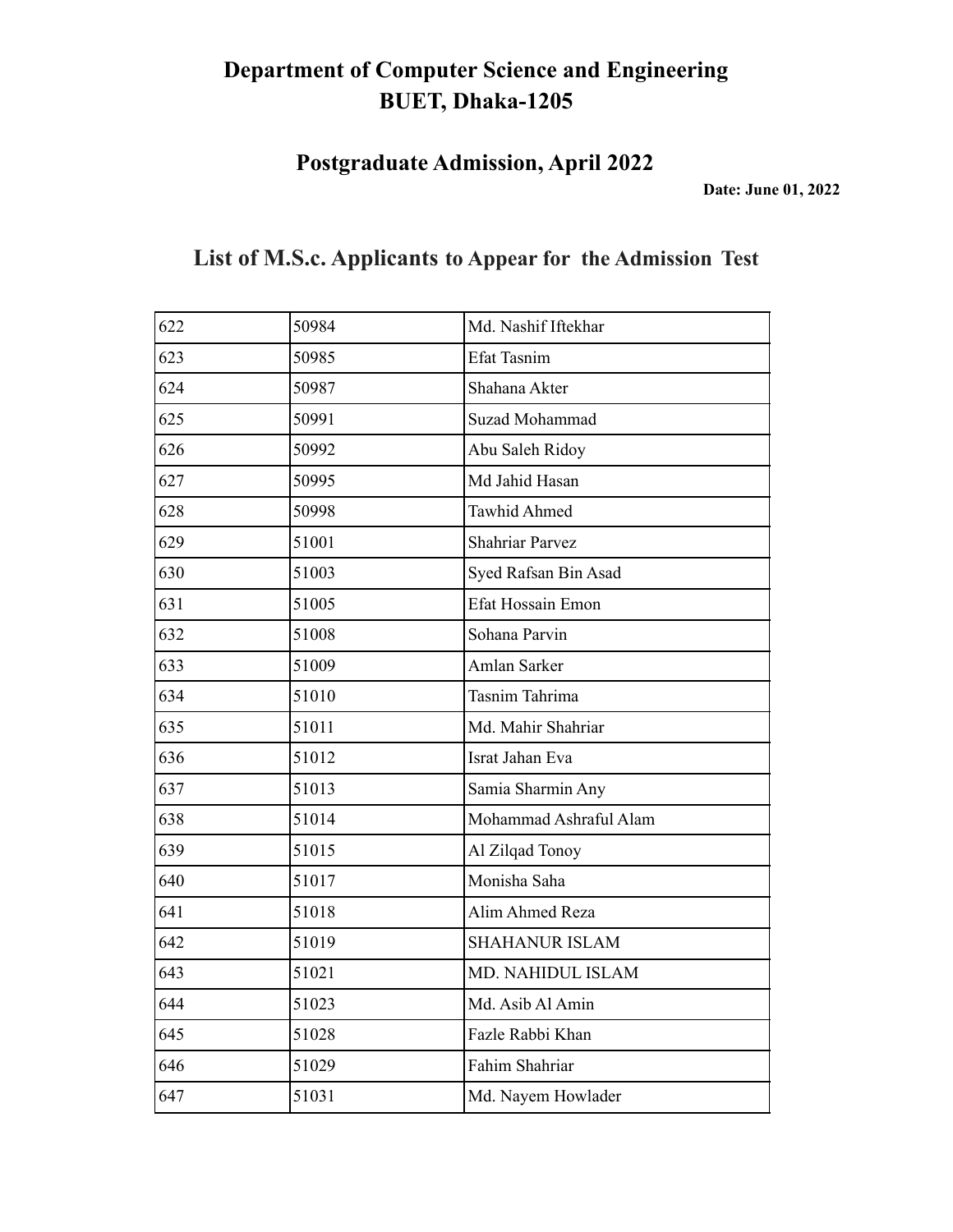**Postgraduate Admission, April 2022**

**Date: June 01, 2022**

| 648 | 51032 | MOHAMMAD NAIMUR RAHMAN              |
|-----|-------|-------------------------------------|
| 649 | 51034 | <b>MD.SHAKIB HASAN RIAL</b>         |
| 650 | 51035 | Sayeda Rahnuma Akthar               |
| 651 | 51036 | Mallik Galib Shahriar               |
| 652 | 51037 | Mehedy Iraq                         |
| 653 | 51038 | Abu Hasan Md. Abdur Rahim Chowdhury |
| 654 | 51039 | Nurin Azmir                         |
| 655 | 51040 | Sadia Jaman                         |
| 656 | 51041 | Md. Rifatul Haque                   |
| 657 | 51042 | Sajeeb Kumar Barman                 |
| 658 | 51044 | Fahim Ishraq Nijhum                 |
| 659 | 51045 | Kulsum Ara Lipi                     |
| 660 | 51046 | Tasmia Rouf Raivee                  |
| 661 | 51047 | Md. Noyan Ali                       |
| 662 | 51048 | Nusrat Humaira                      |
| 663 | 51049 | Meshkatul Zannat                    |
| 664 | 51050 | G M Jamil Hossain                   |
| 665 | 51052 | Mohoshena Akhter                    |
| 666 | 51053 | Tahmina Alam Mou                    |
| 667 | 51060 | Akib Ahmed Fahad                    |
| 668 | 51061 | Ragib Mehedi                        |
| 669 | 51063 | Afsara Rahman Shuchita              |
| 670 | 51064 | Taifur Rahman                       |
| 671 | 51065 | <b>FARJANA AKTER</b>                |
| 672 | 51066 | Saikat Biswas                       |
| 673 | 51068 | Md Shahariar Hossain                |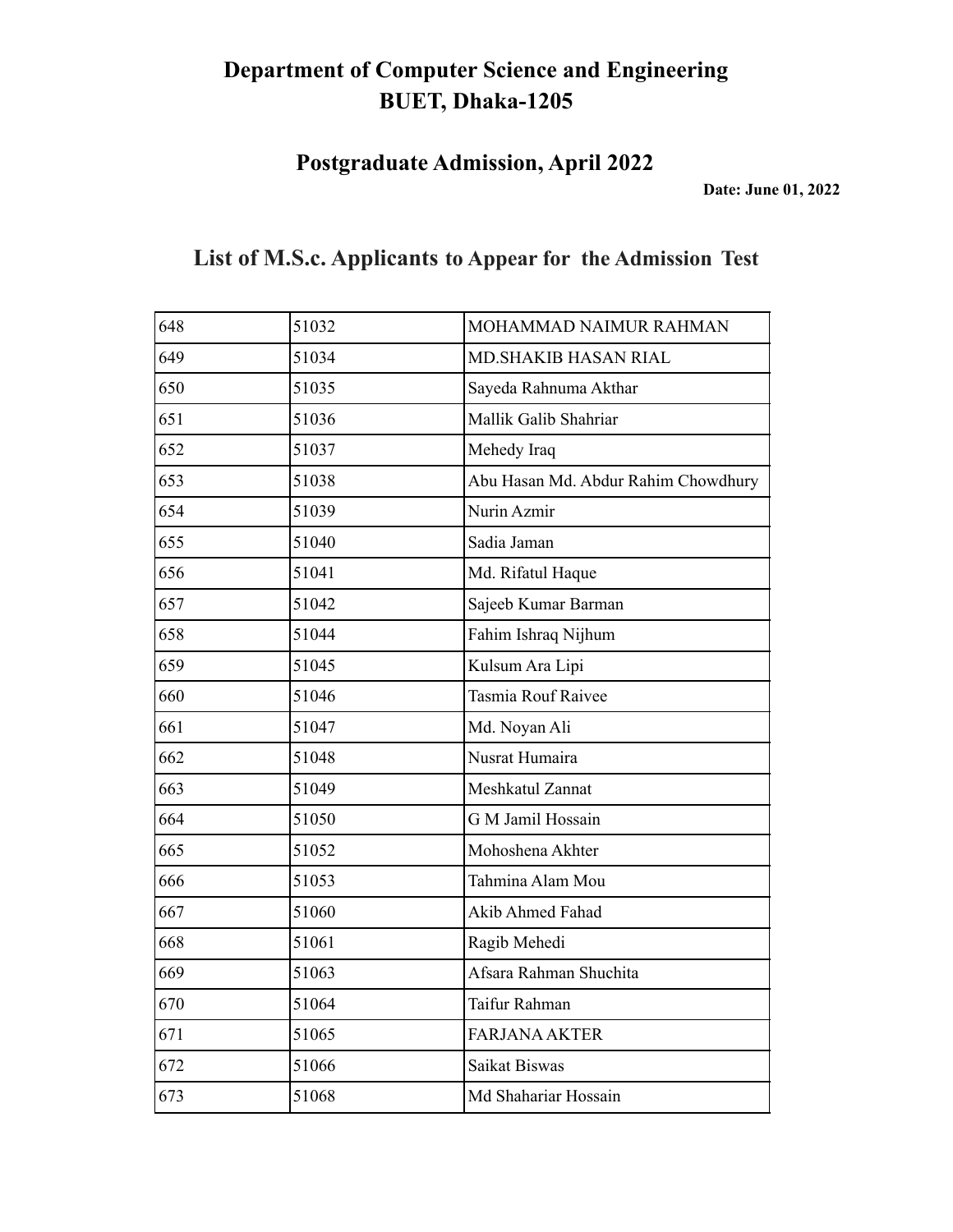**Postgraduate Admission, April 2022**

**Date: June 01, 2022**

| 674 | 51069 | <b>NUJAT TASNIM</b>           |
|-----|-------|-------------------------------|
| 675 | 51071 | Rahi Bulbul Rahi              |
| 676 | 51073 | Fatema Zohra Prottyasha       |
| 677 | 51074 | Md. Muhtasim Fuad Fahim       |
| 678 | 51075 | Sheikh Moonwara Anjum Monisha |
| 679 | 51076 | S.M. Nawsad Rahmatullah       |
| 680 | 51077 | <b>MD FIROZ HASAN</b>         |
| 681 | 51080 | AL FAISAL MAHMUD              |
| 682 | 51082 | <b>GOUTAM KUMAR RAY</b>       |
| 683 | 51085 | Kazi Akib Abdullah            |
| 684 | 51086 | Nazifa Tabassum               |
| 685 | 51087 | Md. Ali Haider                |
| 686 | 51089 | Sajib Kumar Saha Joy          |
| 687 | 51090 | Sabbir Ahmed Likhon           |
| 688 | 51092 | Mariha Afroz                  |
| 689 | 51093 | Shams Safwan                  |
| 690 | 51095 | Monika Hossan Momi            |
| 691 | 51096 | Abul Masud Ahmad Muztaba      |
| 692 | 51097 | MD. KAMRUL HASAN              |
| 693 | 51099 | MD TARIQUL ISLAM BHUIYAN      |
| 694 | 51101 | <b>KAMRUN NAHER KOCHI</b>     |
| 695 | 51102 | Antora Rani Nag               |
| 696 | 51103 | Mst. Jamiunnahar Mitu         |
| 697 | 51107 | CHOWDHURY NUR E ALAM SIDDIQI  |
| 698 | 51108 | <b>MONIYA AKTER</b>           |
| 699 | 51109 | Ardiatuzzannah Shyma          |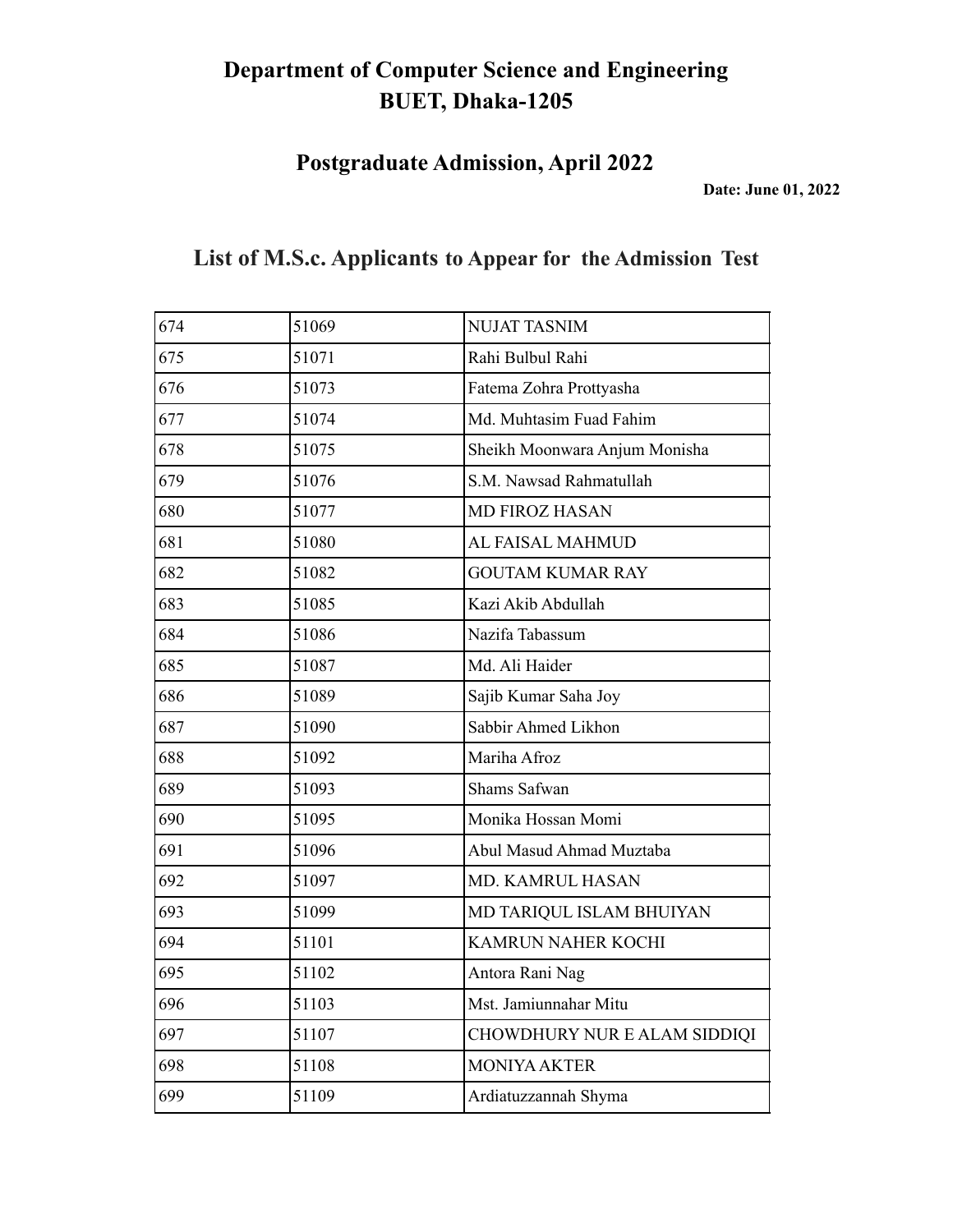**Postgraduate Admission, April 2022**

**Date: June 01, 2022**

| 700 | 51110 | Shishir Chandra Das      |
|-----|-------|--------------------------|
| 701 | 51111 | Md. Sabbir Sattar Mukit  |
| 702 | 51112 | Z.M. Mohibul Islam       |
| 703 | 51115 | Md. Sadik Saroar         |
| 704 | 51118 | Prangon Ghose            |
| 705 | 51120 | Md. Imrul Hassan         |
| 706 | 51122 | Israt Jahan Urmi         |
| 707 | 51124 | Prottay Paul             |
| 708 | 51126 | A. H. M. Shafayet Jamil  |
| 709 | 51130 | Nazifa Tabassum          |
| 710 | 51131 | Kamruzzaman sohag        |
| 711 | 51133 | ATIYA MASUDA SIDDIKA     |
| 712 | 51135 | RAHAT ARA HOSSAIN        |
| 713 | 51136 | Abu Yousuf Rana          |
| 714 | 51137 | Kamarum Monira Mow       |
| 715 | 51139 | Md. Emamul Murshalin     |
| 716 | 51140 | Shenjuti Paul Puja       |
| 717 | 51142 | <b>MD. MARUF HOSSAIN</b> |
| 718 | 51144 | Md.Firoz Mahamud         |
| 719 | 51146 | Md. Saiful Islam         |
| 720 | 51147 | Md Hasan Zaker           |
| 721 | 51148 | <b>MAINUL ISLAM MAHI</b> |
| 722 | 51151 | Syada Sara Enam Roja     |
| 723 | 51152 | Gourango Modak           |
| 724 | 51153 | Md Salimullah            |
| 725 | 51155 | Maeesha Tasmeem (Meem)   |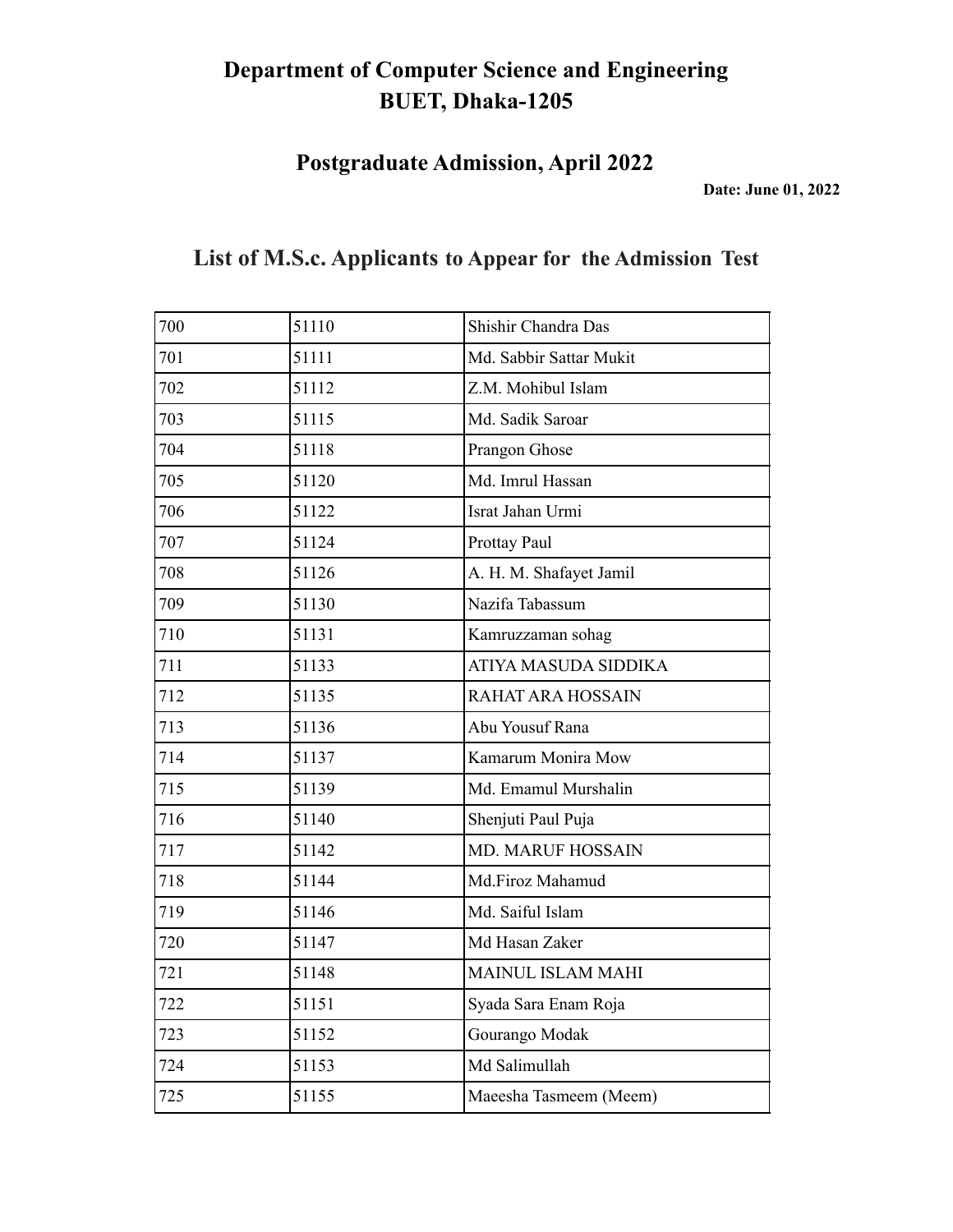**Postgraduate Admission, April 2022**

**Date: June 01, 2022**

| 726 | 51157 | Nafiz Imtiaz Khan                |
|-----|-------|----------------------------------|
| 727 | 51159 | Sayed Ashif Hayet                |
| 728 | 51160 | <b>SABRINA SAYLA</b>             |
| 729 | 51162 | Rizvi Rahman Omee                |
| 730 | 51163 | Raiyan Azim                      |
| 731 | 51164 | <b>AL MASUD</b>                  |
| 732 | 51167 | Samiya Nasir                     |
| 733 | 51168 | Sumaiya Rahman                   |
| 734 | 51169 | Mohammad Sajibul Hasan Chowdhury |
| 735 | 51170 | Suvra Kanti Mandal               |
| 736 | 51171 | Samiha Rahman                    |
| 737 | 51172 | Tanvir Hridoy                    |
| 738 | 51173 | Rahamatullah Azmain              |
| 739 | 51175 | Nazmus Shakib                    |
| 740 | 51177 | Susmita Saha                     |
| 741 | 51178 | Subrato Sarkar                   |
| 742 | 51180 | Sarataj Sultan                   |
| 743 | 51181 | Shanjida Shabnam                 |
| 744 | 51182 | Sadia Islam                      |
| 745 | 51184 | Tanzina Afroz Rimi               |
| 746 | 51186 | Muhammad Aminul Islam            |
| 747 | 51188 | <b>Tanvir Mallik</b>             |
| 748 | 51189 | <b>AMIT SAHA AMI</b>             |
| 749 | 51191 | Mst. Khairun Nahar               |
| 750 | 51194 | <b>FAUZIA HAQUE</b>              |
| 751 | 51199 | A. E. M RIDWAN                   |